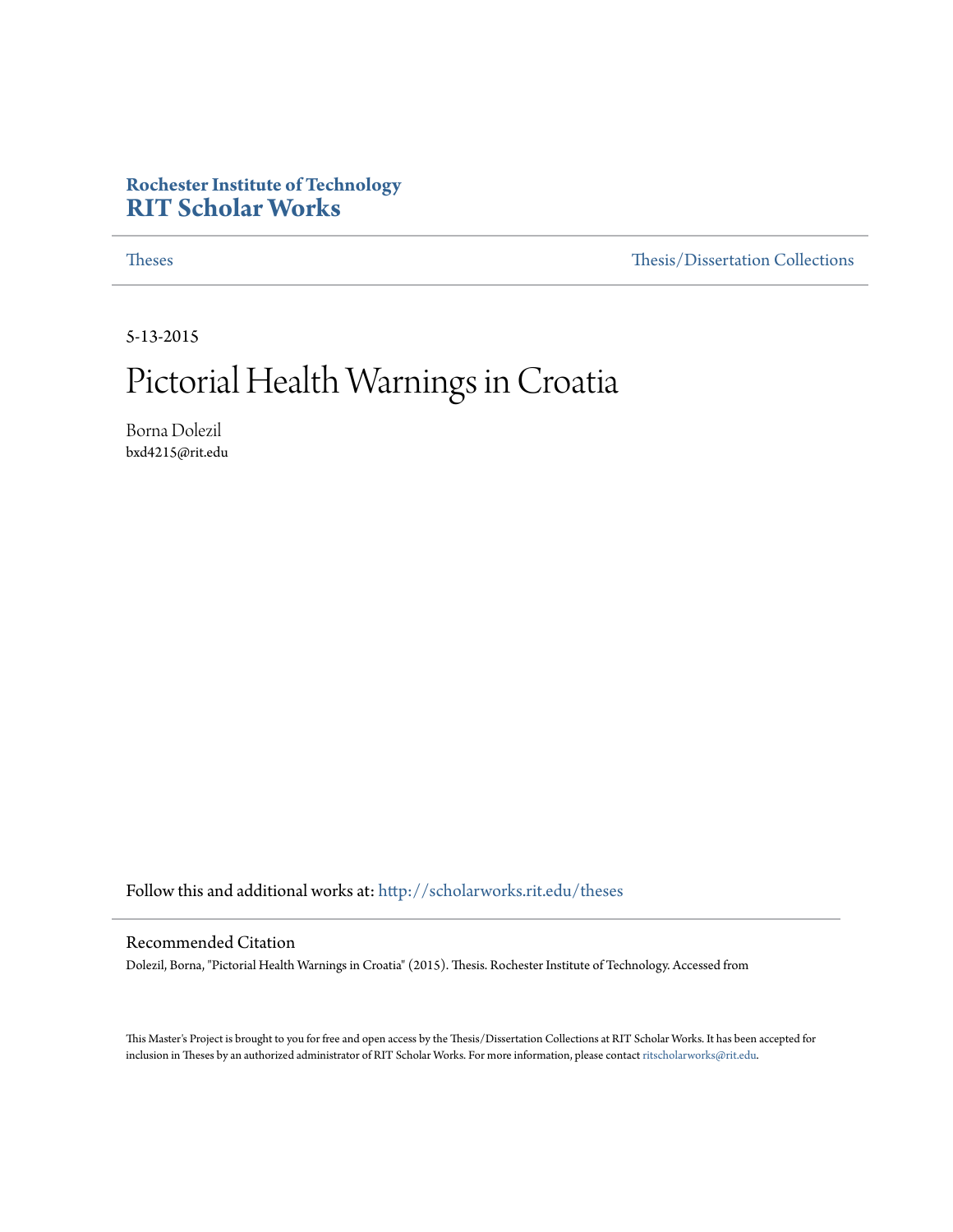# $R \cdot I \cdot T$

## **Pictorial Health Warnings in Croatia**

By

Borna Dolezil

A Capstone Project Submitted in Partial Fulfillment of the Requirements for the Degree of Master of Science in Service Leadership and Innovation

> Department of Service Systems College of Applied Science and Technology

Rochester Institute of Technology-Croatia Zagreb, Croatia May 13, 2015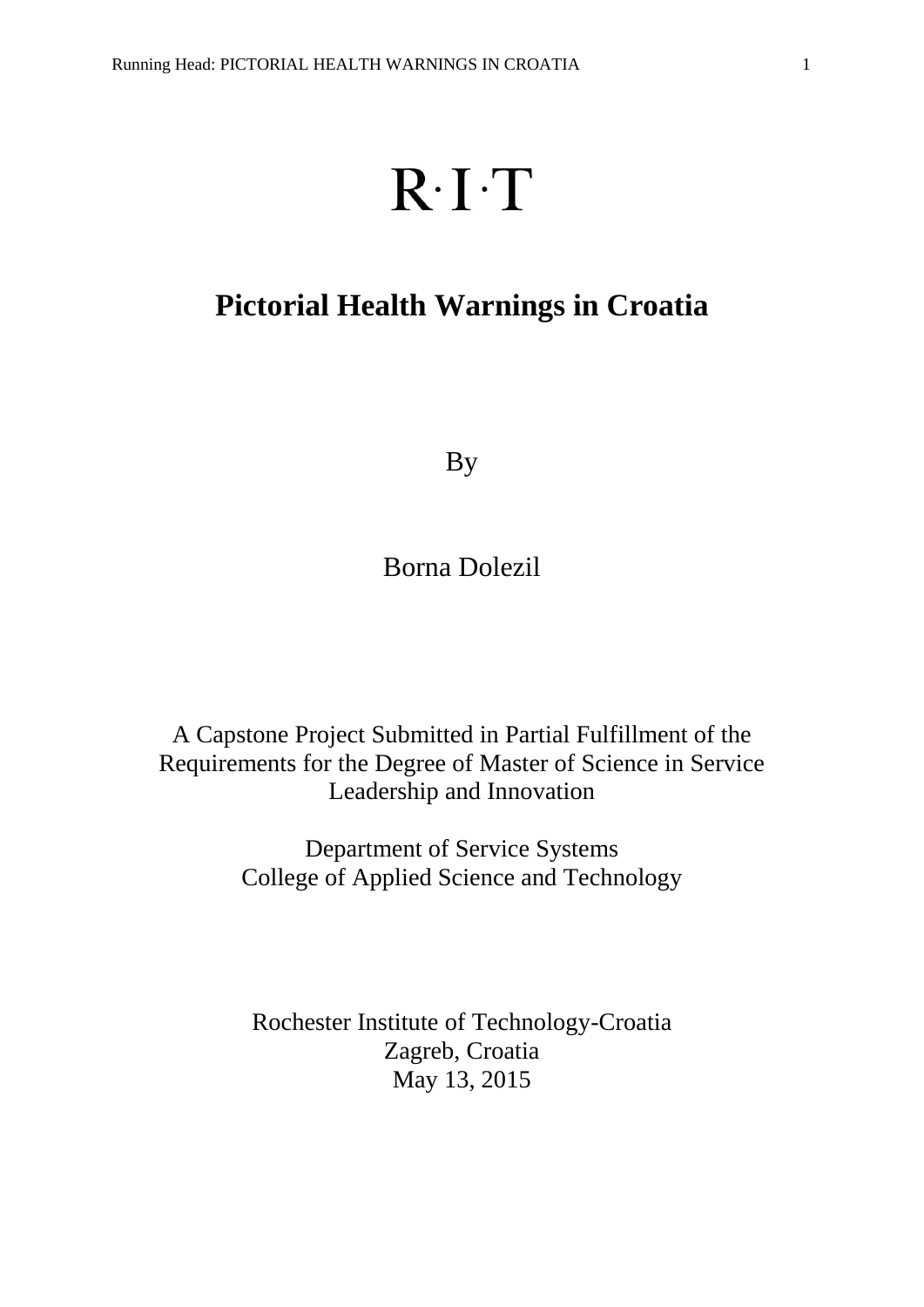## **Committee Approval:**

Jennifer Matic Date

Capstone Advisor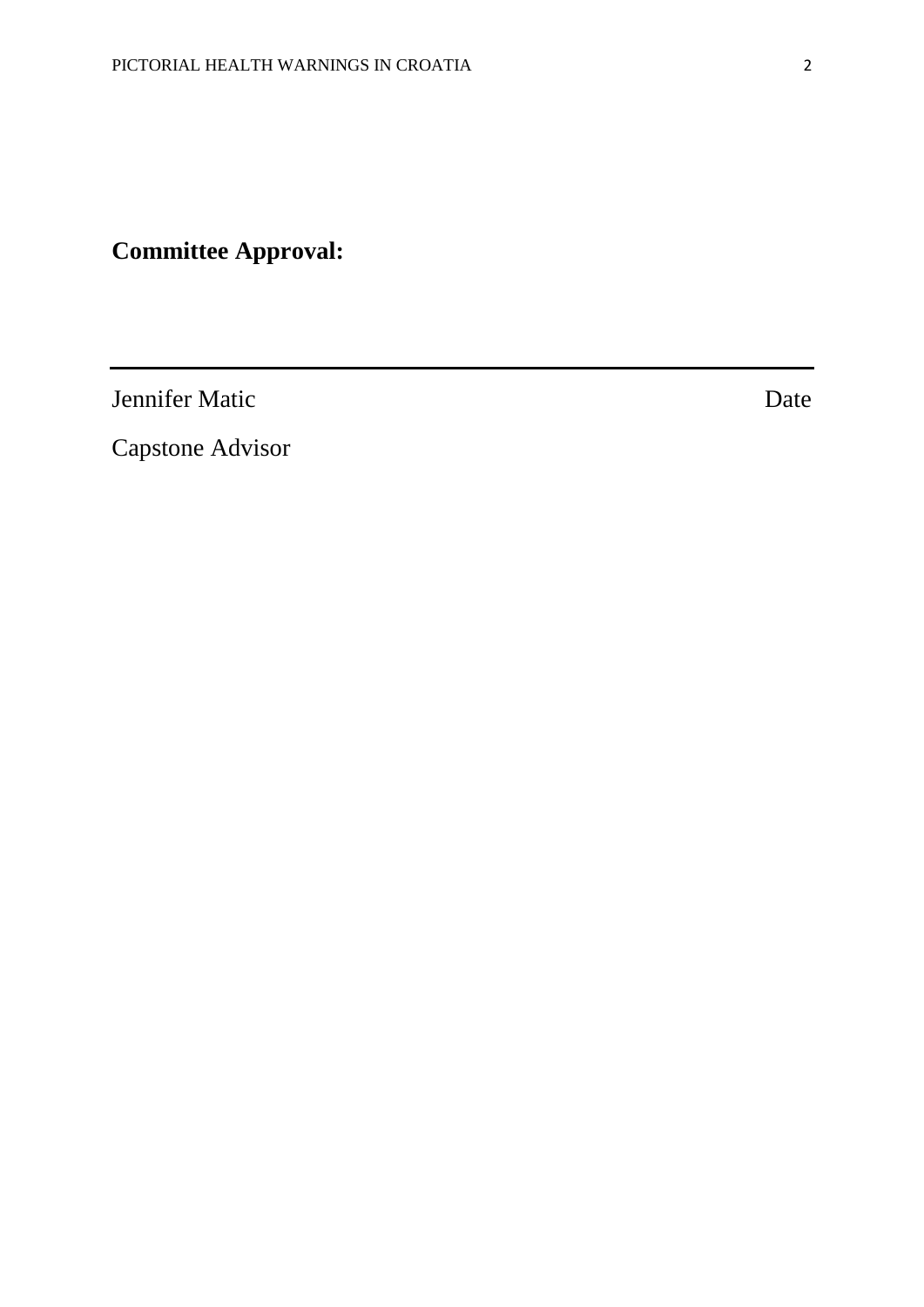#### **Abstract**

This research aims to discover how pictorial health warnings impact young female adults in comparison to currently used written health warning in Croatia. In order to assess the impact, research is using a small-scale quantitative research method, to be more precise a survey. Pictorial health warning regulation is a fairly new method of reducing number of smokers in countries of the European Union and is currently in the phase of assessment. As Croatia faces high smoking incidence, especially among the female population, the purpose of this research is to investigate what are the effects of pictorial health warning in terms of reducing number of smokers among this age group. Results of the survey show promising results in favour of pictorial health warning regulation. According to survey results pictorial health warnings divert smokers' attention from the brand, elicit more fear in comparison to written health warnings and encourage a smoker to think about quitting.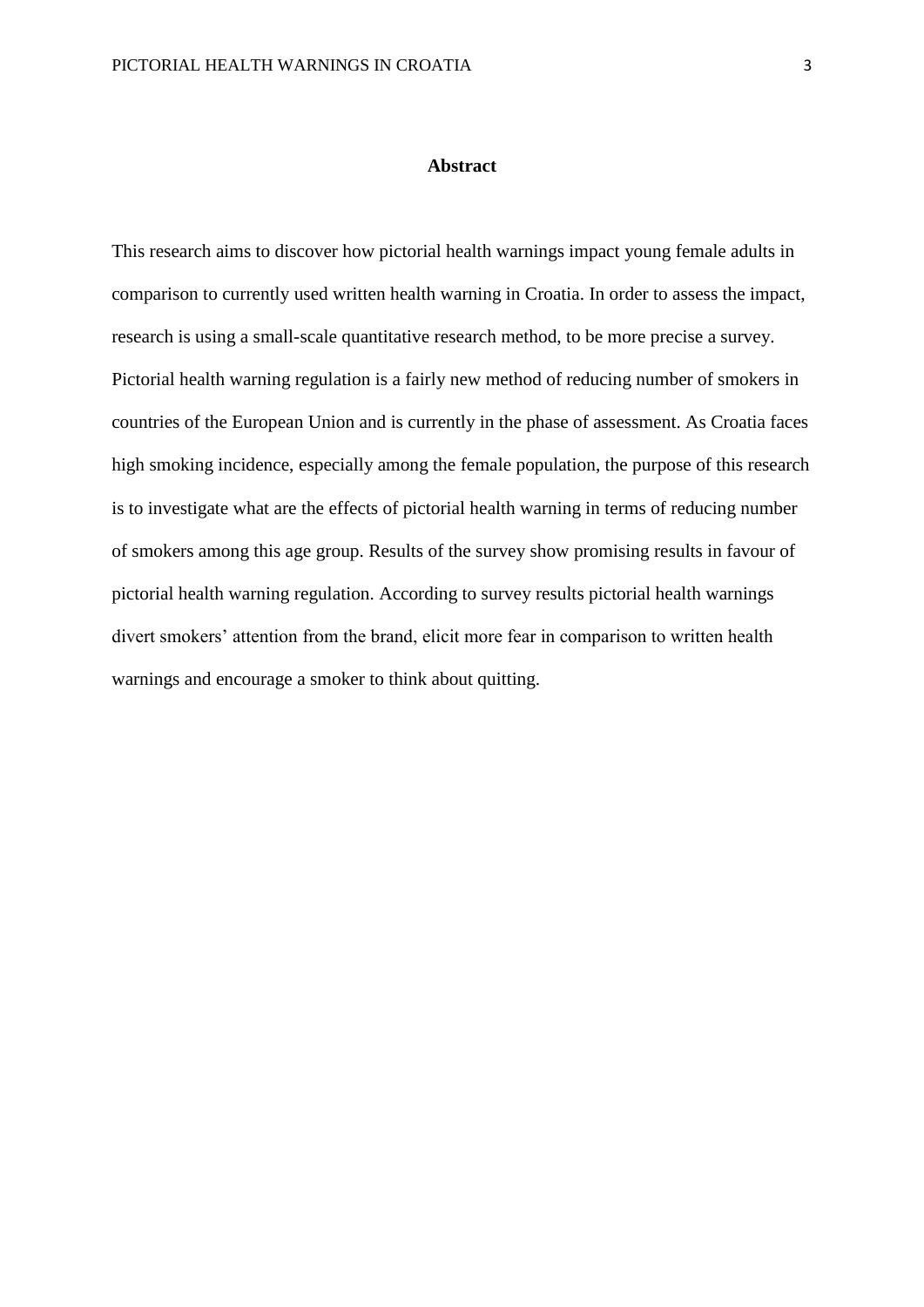#### **Table of Contents**

## Contents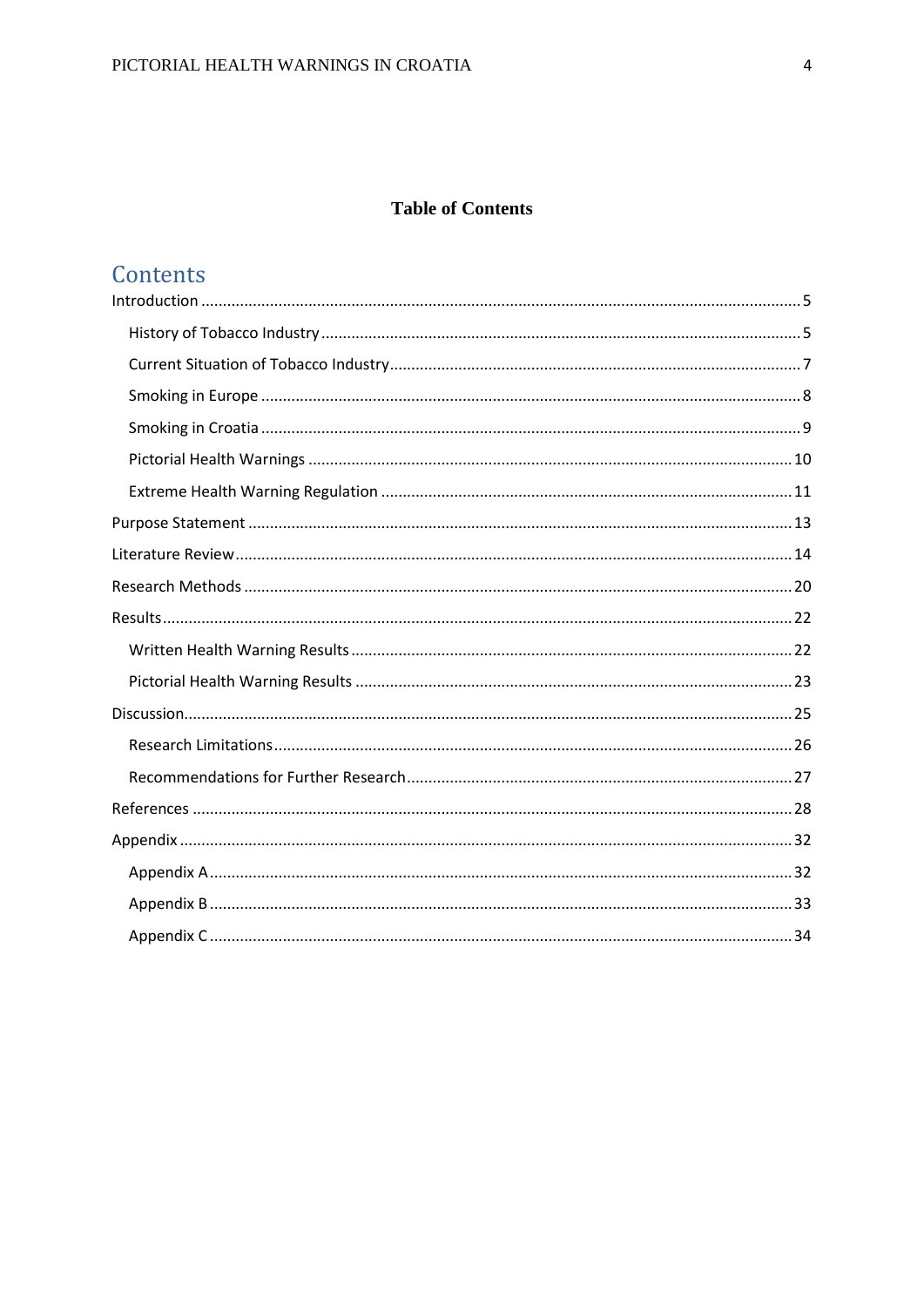#### <span id="page-5-0"></span>Introduction

#### <span id="page-5-1"></span>History of Tobacco Industry

There are some indications that tobacco usage dictates from the  $9<sup>th</sup>$  century, although cigarettes as we know them today were introduced in France during the  $19<sup>th</sup>$  century. In those days people were convinced that cigarettes were a healthy thing to consume. Then there were even "asthma" cigarettes that falsely relieved asthma patients of their troubles. Until the early 20th century cigarettes were categorized as medicine and later they got regulated and grouped with alcohol and firearms. According to Stanford Research Into the Impact (n.d.) one of the first marketing campaigns was done by American Tobacco Company in 1932. It was called "Do you inhale?" With this campaign Lucky Strike cigarettes were marketed as the only brand that was safe to inhale. This campaign lasted for about a year, but its impact was huge in terms of its influence on the industry. This can in a way be labelled as a beginning of cigarette marketing as it encouraged other companies to compete in that field. In 1942 Philip Morris started with almost identical campaign, using their spokesperson Little Jonny. They used print advertisements and television commercials in order to deliver the message to consumers. During this period there were also various other campaigns from different cigarette producers (P. Lorillard, R.J. Reynolds etc.). Multiple themes were used during those campaigns such as doctors smoking, movies stars, sports, science and many more. Slogans such as "Chesterfield is best for you!", "Fatigued? Get a lift with a camel.", "Inhale to your heart's content." contributed to those themes. What was common to all campaigns was the fact that they all strongly targeted people's emotions. "By 1944 cigarette production was up to 300 billion a year" ("History & Economics of Tobacco," n.d.).

Until 1964 tobacco companies were untouchable, they did what they wanted without any restrictions although they were selling a product that harms human body. But that same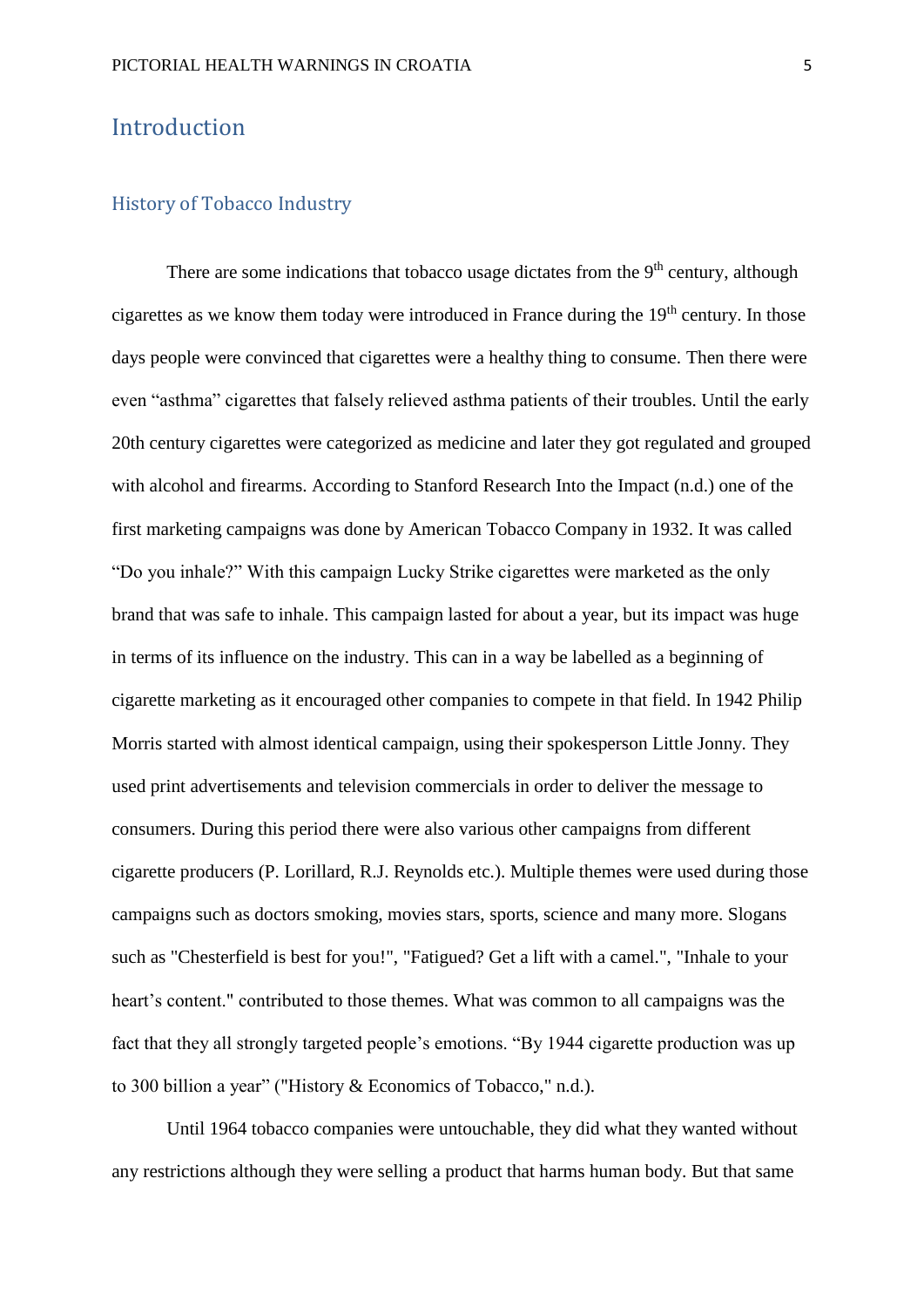year U.S. Congress passed a bill called Labelling and Advertising Act that stated that every pack has to have a warning label that informed the consumer of a health threat. Tobacco companies needed to adapt. According to History & Economics of Tobacco (n.d.) by the 1980's many new cigarette brands came out with lower tar and nicotine levels in order to create a perception that cigarettes aren't that harmful. Soon after U.S. Congress passed another bill that there needs to be multiple health warning shown on the pack, actually they had to change every three months. Since then many organisations, states, governments started to take action against cigarettes. Next step in tobacco regulation was to ban cigarette smoking in public places and forbid advertising on television or radio. These restrictions were introduced by U.S. Congress in 1971. Suddenly there were many restaurants and public places that did not allow smoking. Enforcement of this law made consumers recognize cigarette smoking as something harmful. In addition to all of that taxation on cigarettes also increased due to the fact that tobacco companies were highly profitable. This all made pressure on tobacco companies in the U.S. so they decided to make a logical step forward, export. South America, Africa and Asia were firstly targeted markets as many countries on those continents did not develop tobacco restrictions including taxations. At that time American tobacco companies exported about 50% of their total cigarette production to these markets." In 1992 the tobacco industry reported a \$5.65 billion dollar trade surplus. In the first half of 1992, tobacco exports were \$2 billion more than imports. The taxes that the tobacco companies pay provide a lot of money for the U.S. government. In 1992, Philip Morris alone paid \$4.5 billion in taxes. This makes it the largest tax payer in the U.S" ("History & Economics of Tobacco," n.d.).

As industry was restricted to advertise on television and radio, companies decided to promote their product via magazines, newspapers, billboards, and through various other channels. We all remember the "Marlboro Man" campaign. The effects of that campaign are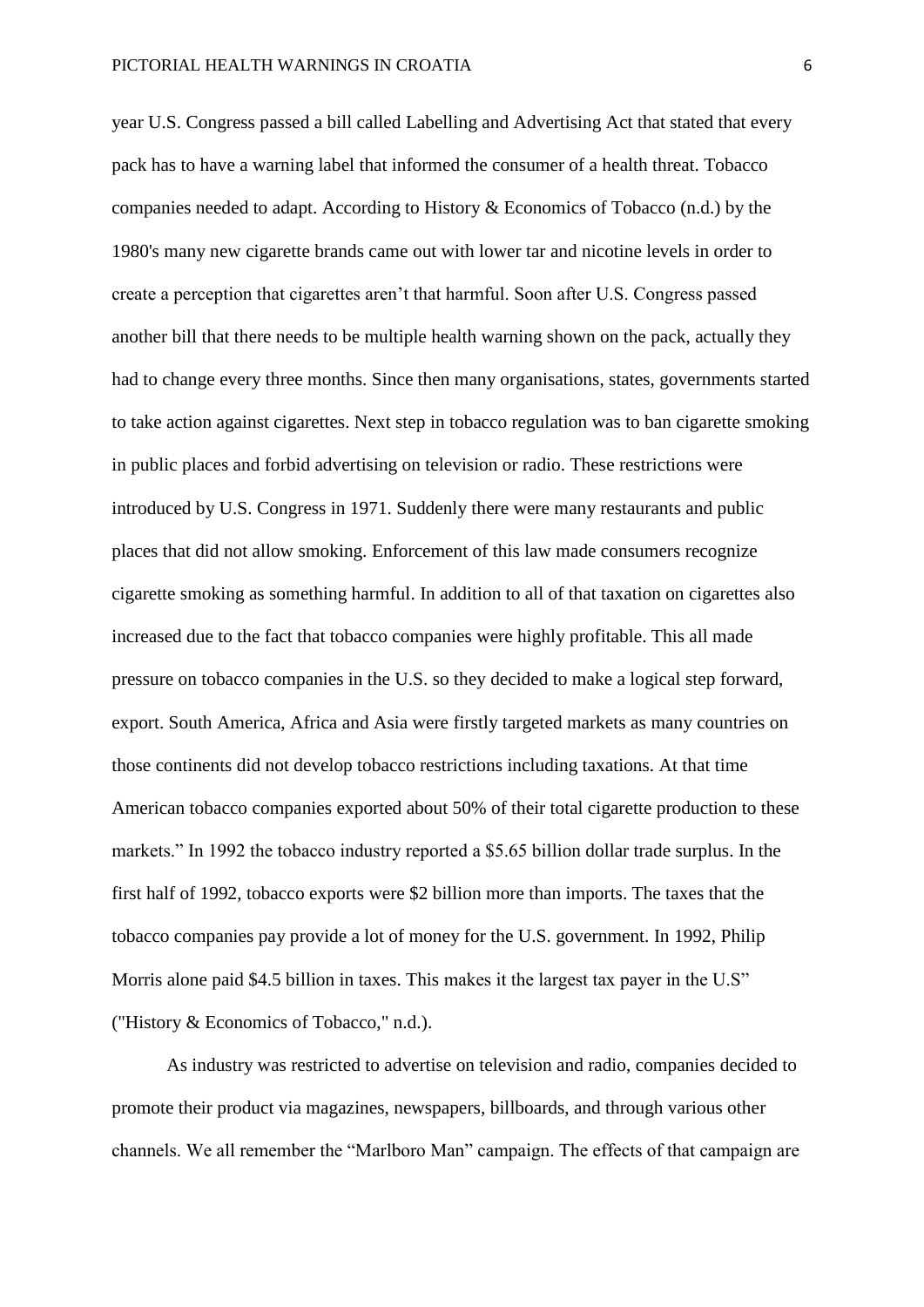still visible today. According to History & Economics of Tobacco (n.d.) industry was spending 11 million dollars each day to get people to buy cigarettes. Additionally companies sponsored many sport, art and music events, contributed to different scholarships and made donations to various organizations.

#### <span id="page-7-0"></span>Current Situation of Tobacco Industry

Today more and more countries are deciding to face the problem of smoking. Majority of countries have banned any form of advertising and promotion of tobacco products. "Smoking bans are gaining widespread support. Most European and many other countries have recently enacted partial smoking bans. This trend has become apparent in all over the world"(Hofmann & Nell, 2012, p. 227). Therefore according to Hofmann and Nell (2012) smoking bans were firstly introduced by Italy, Ireland, Malta and Norway in 2004, while up to 2009 fifteen more European countries followed their steps. Furthermore smoking in public places is forbidden in almost every developed country and taxation on cigarettes is growing each day while many organisations are directly confronting the tobacco industry such as World Health Organization (WHO). Additionally there is a "World No Tobacco Day" that is celebrated every year, on 31 May which creates mass awareness of the health risks and effective regulations regarding tobacco industry. For example in 2014 the focuses of this activity were taxations on tobacco products. All this contributes to lowering smoker share worldwide. But as previously said tobacco industry is quite adaptable therefore it again made necessary steps to ensure its growth. They decided to switch their focus on countries that still didn't fully implement tobacco regulation and by doing so create outstanding results. "Asia has the highest number of tobacco users and is the prime target of transnational tobacco companies. The future of global tobacco control rests in this region and the challenges are clear"(Mackay, Ritthiphakdee, & Reddy, 2013, p. 1581). But not to be mistaken tobacco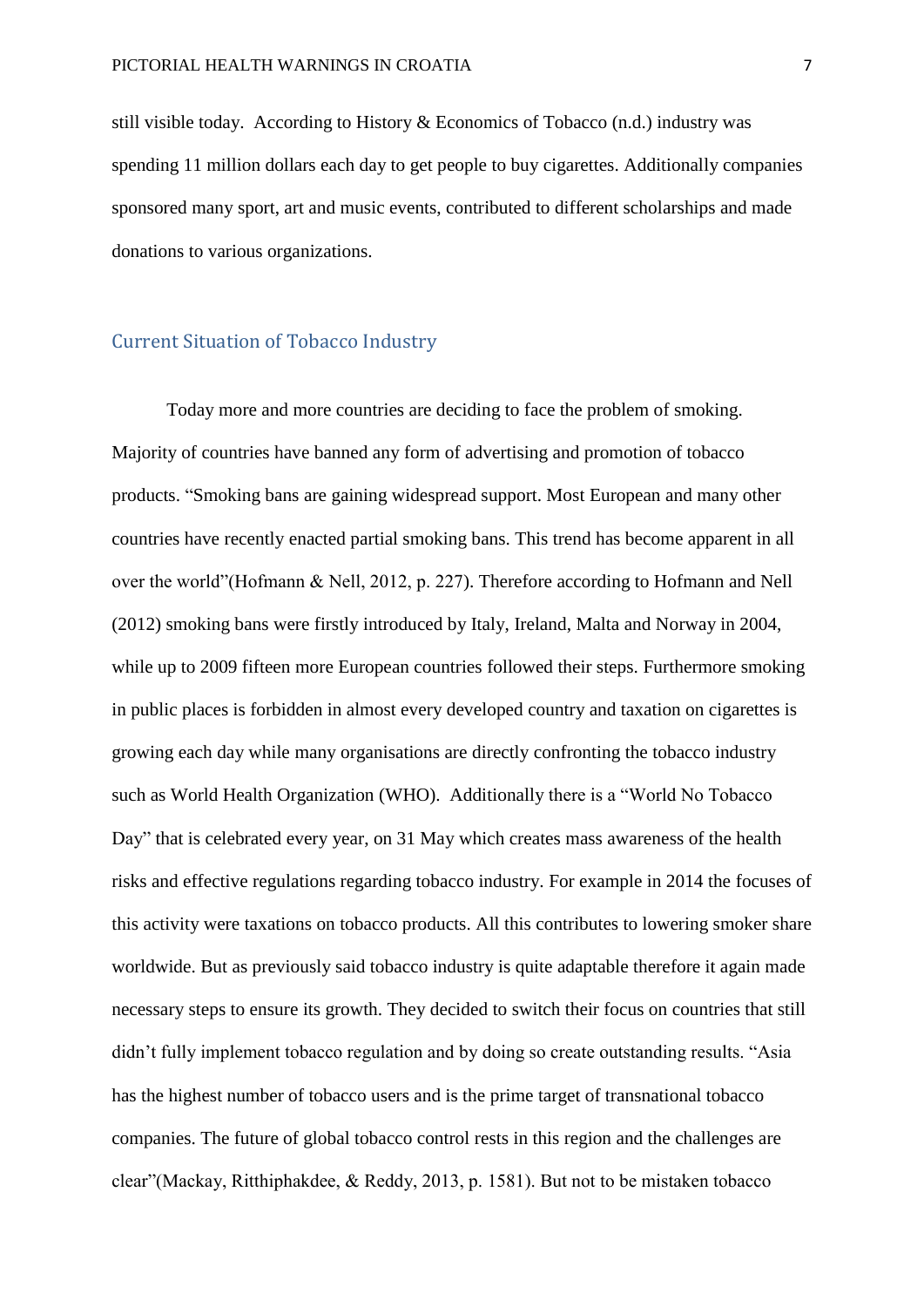companies are also adapting to strict tobacco regulations in developed countries but in a different way. Their main tool for marketing in such countries is a cigarette pack. WHO has done its best to inform countries and suggest further action regarding this matter but tobacco companies do all their best to avoid pack restrictions. Therefore we can see multiple variations of pack restrictions in developed countries; different health warning sizes, pictorial warnings, banned point of sale visibility etc. The first country to really make a difference in the world regarding cigarette packaging control is Australia. They made a radical decision and embraced "plain" packaging law that is explained in Extreme Health Warning Regulation section of the paper.

#### <span id="page-8-0"></span>Smoking in Europe

According to Bernhard (2011), one of the most important events regarding smoking in Europe happened in February 2005. That was the date when Framework Convention of Tobacco Control (FCTC) started to be enforced. In short FCTC is a control measure. Its main purpose is to help future generations by protecting them from health, social, environmental and economic consequences that are created by tobacco consumption. This regulation has been ratified in 160 countries to date. This treaty became the most accepted one in UN history. According to World Health Organization Europe (n.d.), one of the most important organizations regarding tobacco control, about 16% of all deaths in adults over the age of 30 in the European region are due to tobacco related diseases, in contrast to the global average of 12%. Katalinic & Plestina (2010) state that there are 6000 Europeans diagnosed with cancer daily while 3000 of them die. In total 11 million people are diagnosed with cancer in the world every year which accounts to 8 million deaths. This is more than AIDS, malaria and tuberculosis combined. Furthermore World Health Organization Europe (n.d.) states that in many countries there is no difference between male and female smokers although tobacco use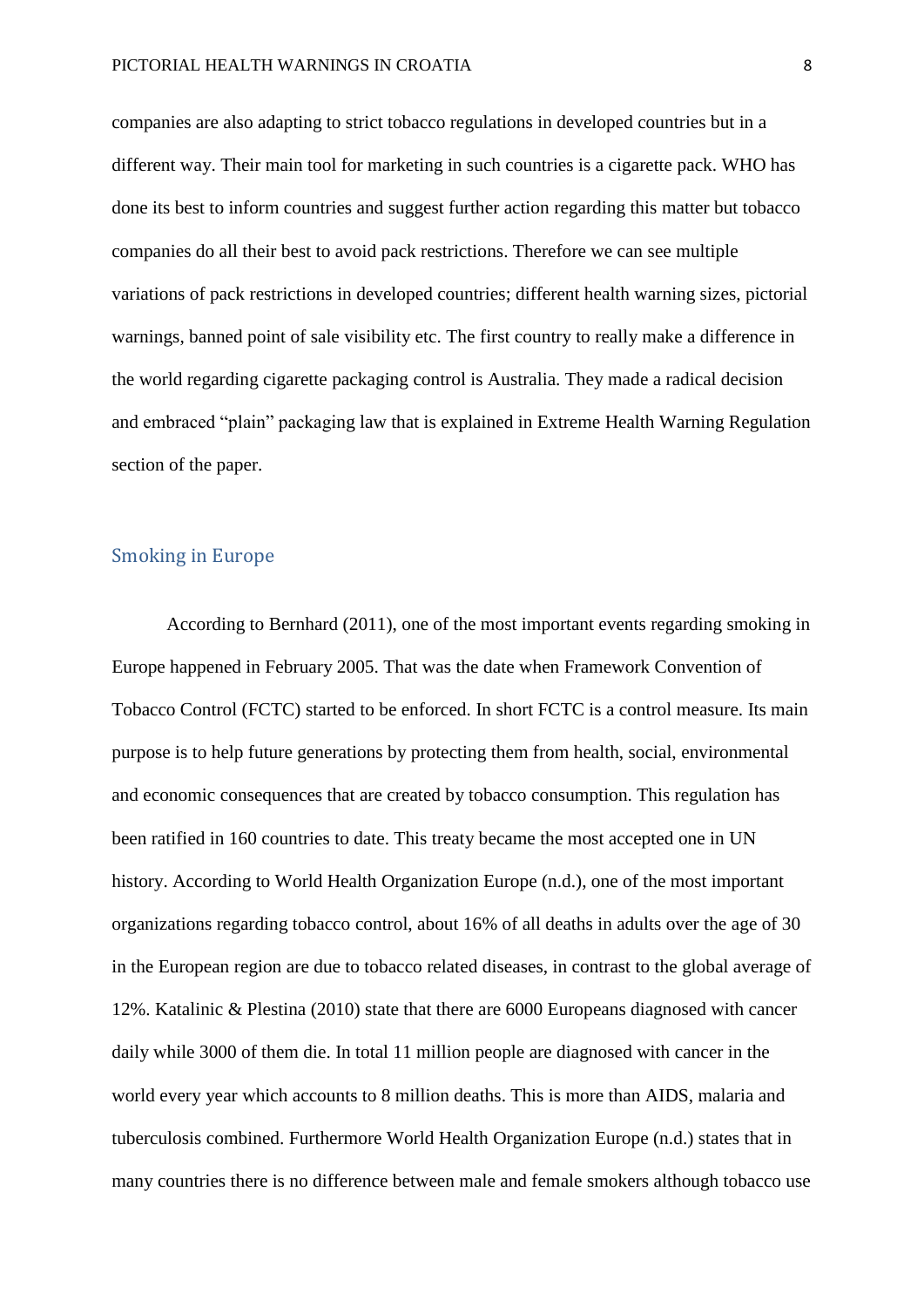in history was predominately a male phenomenon. 22% of women smoke in the European region and this is very high if we compare it to Africa, Asia and the Middle East where the average smoker share among female smokers is 3-5%. The World Health Organization (WHO) has used FCTC regulation to make successful results regarding tobacco control but the numbers are still high. For example, on World No Tobacco Day WHO is always very active in promoting smoking prevention and regulation proposals. There are many other suggestions proposed by WHO but it takes a lot of time and effort to get to the implementation phase.

#### <span id="page-9-0"></span>Smoking in Croatia

According to the Croatian Customs Directorate (2013) there are 199 brands of cigarettes available in Croatia. Most brands come from 5 main producers: TDR (Tvornica Duhana Rovinj) that is the only local producer, and four international producers, JTI (Japan Tobacco International), BAT (British American Tobacco), IT (Imperial Tobacco) and finally PMI (Philip Morris International). The Croatian Parliament (2008) created a set of rules and regulations that are imposed on producers and resellers of cigarettes. These regulations are limiting the industry in terms of promotion and product manipulation and are considered as quite strict. For example, displaying cigarettes on point of sale is forbidden, and this regulation is only implemented in a few other European countries. Tobacco regulation in Croatia is very important as according to Dzono-Boban (n.d.) as every third person in Croatia is a smoker. Unlike most countries in the world, according to World Health Organization Europe (n.d.) Croatia has more women daily smoker than men. On average each smoker smokes from 20-30 cigarettes per day. As it is scientifically proven that each cigarette reduces your life by 8 minutes (source), each smokers that smokes 30 cigarettes per day loses in a day 4 hours and yearly up to two months. From financial point of view this would mean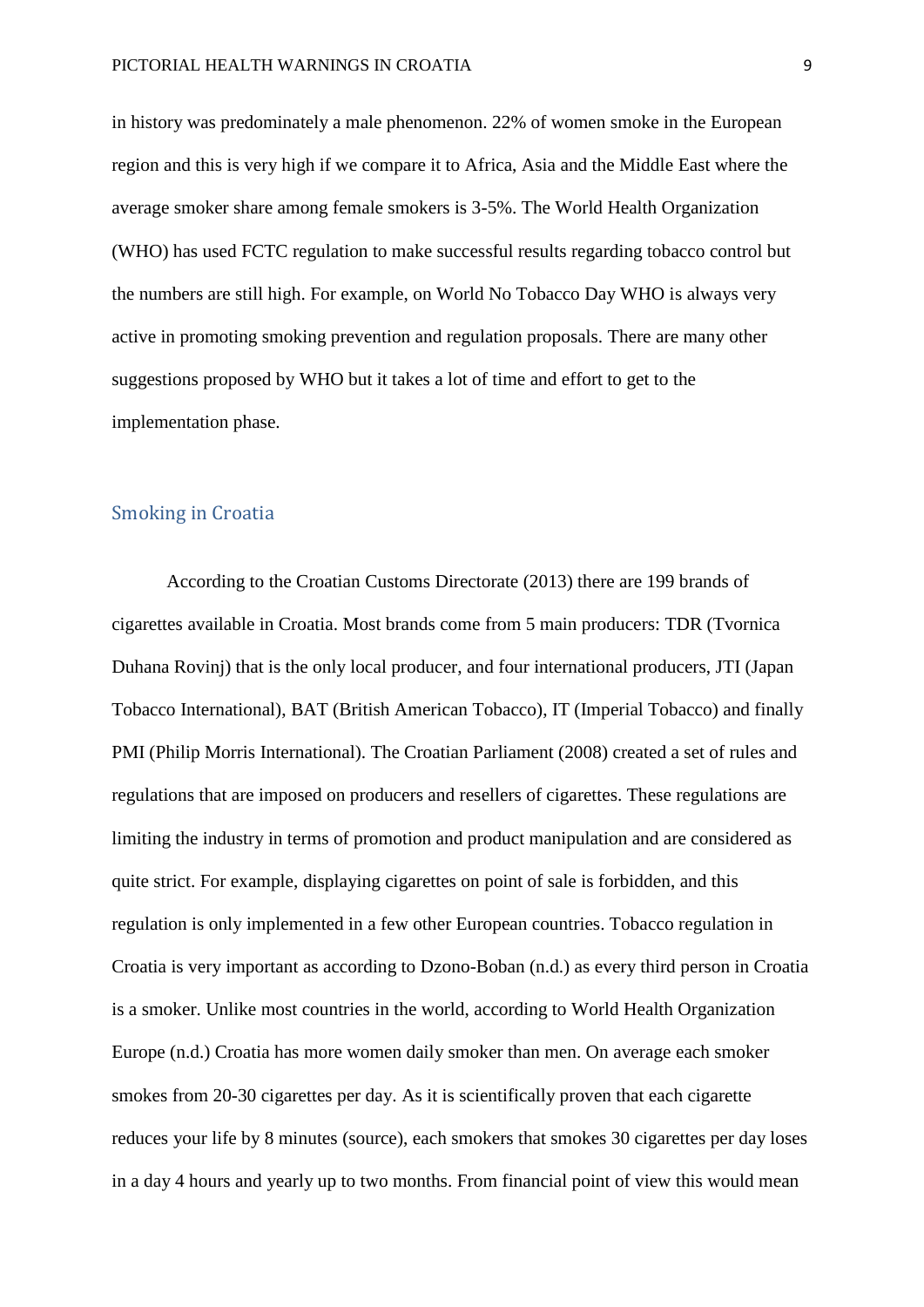that each smoker spends about 7300 HRK (according to Croatian Bureau of Statistics. (n.d.) average net salary in Croatia is 5558 HRK) on cigarettes yearly taken into account that average price is 20 HRK. Additionally Ministry of Health Croatia (2013) states that medication, treatments, sick leaves etc. connected with smoking burden the healthcare system for 1.5 billion HRK. But all this would not be as important if human health was intact. As Dzono-Boban (n.d.) states there are 14.000 people that die from smoking related diseases each year. 95% of lung cancer patients are smokers. This data is devastating. But although regulations are quite harsh, smoking incidence is fairly stable. People seem not be aware or underestimate the risk of tobacco usage. Gazdek and Samardzic's (2013) research, for example, focused on investigating health care facilities and their employees in terms of smoking habits. Results showed that 26.4% of employees were in fact smokers, and health care employees should be the ones that serve as an example. Among many other factors this surely contributes to such a high percentage of smokers in Croatia but what is important is recognition of the problem on a state level and implementation of drastic prevention measures.

#### <span id="page-10-0"></span>Pictorial Health Warnings

One of the FCTC proposed measures in Article 11 that deals with packaging and labelling measures is the usage of pictorial health warnings on cigarette packs. The pictures used for this purpose are mostly shocking, showing different health issues related to smoking and are grouped into different areas such as addiction, aesthetic effects, death, multiple health effects (targeting heart, lung, mouth/oral cancer and stroke/brain implications), impotence, quitting/cessation, second-hand smoke (targeting children and babies implications), toxins and some others. These warnings need to be "large, clear, visible, tangible and should be 50%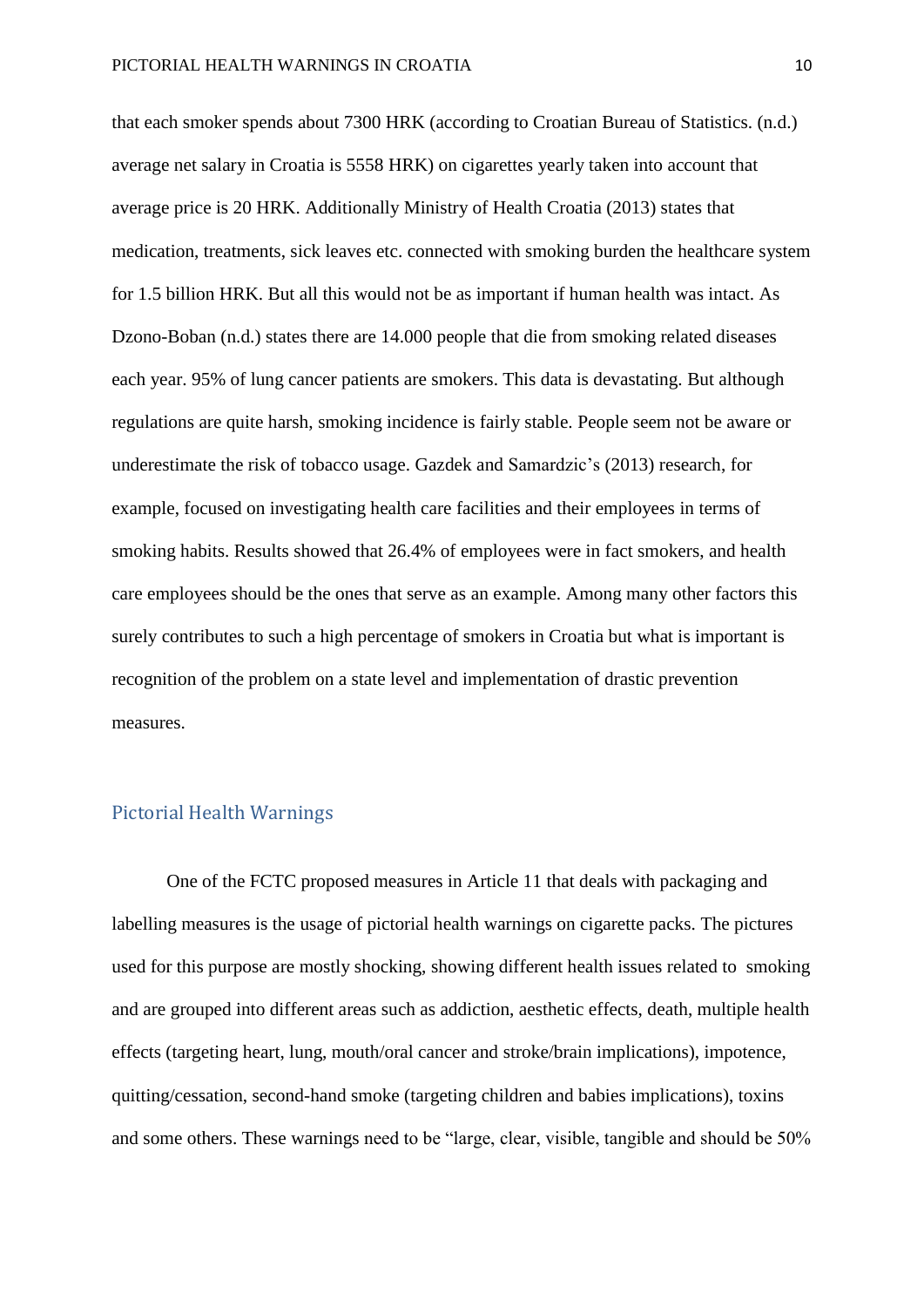or more of the principal display areas but shall be no less than 30% of principal display areas" (World Health Organization, 2003, p. 10).

According to Oswal, Pednekar, and Gupta (2010) Canada was the first country to introduce this regulation in 2001 while Brazil, Thailand and New Zealand introduced it shortly after. According to World Health Organization (n.d.) placing pictorial health warnings on tobacco products is a practical and cost effective way of raising awareness of health risks regarding smoking. Furthermore guidelines for implementation of Article 11 state that combination of text and pictures as a form of a health warning is much effective than only text ones. Additionally citizens with low level of literacy are in that way also better informed about the threats of cigarette smoke. Haeran and Madhubalan (2012) explain that consumers with low level of literacy heavily rely on pictorial information. Moreover when comparing text-only to those with pictures, evidence gathered by World Health Organization. an (n.d.) show that packs with pictorial health warnings are more noticeable, more effective according to smokers, much more effectively communicate health threats, disrupt product/brand image, cause smokers to think more about what they are doing and finally lead towards increased motivation/attempts to quit smoking. But as history repeats itself, the tobacco industry again found ways to interfere with the implementation of this law in countries who decided to enforce this WHO recommendation. For example, India has struggled with implementation of pictorial health warnings. The tobacco industry used many different methods that "constantly diluted, delayed, and deferred" (Oswal et al., 2010, p. 101) packaging and labelling rules.

#### <span id="page-11-0"></span>Extreme Health Warning Regulation

The term "plain packaging" is relatively new and unknown to most people. This term represents a rigorous regulation of tobacco products, more precisely cigarettes. This specific regulation totally limits tobacco industry to use the cigarette pack for marketing purposes by standardising all products, removing any branding such as colour or imagery, and putting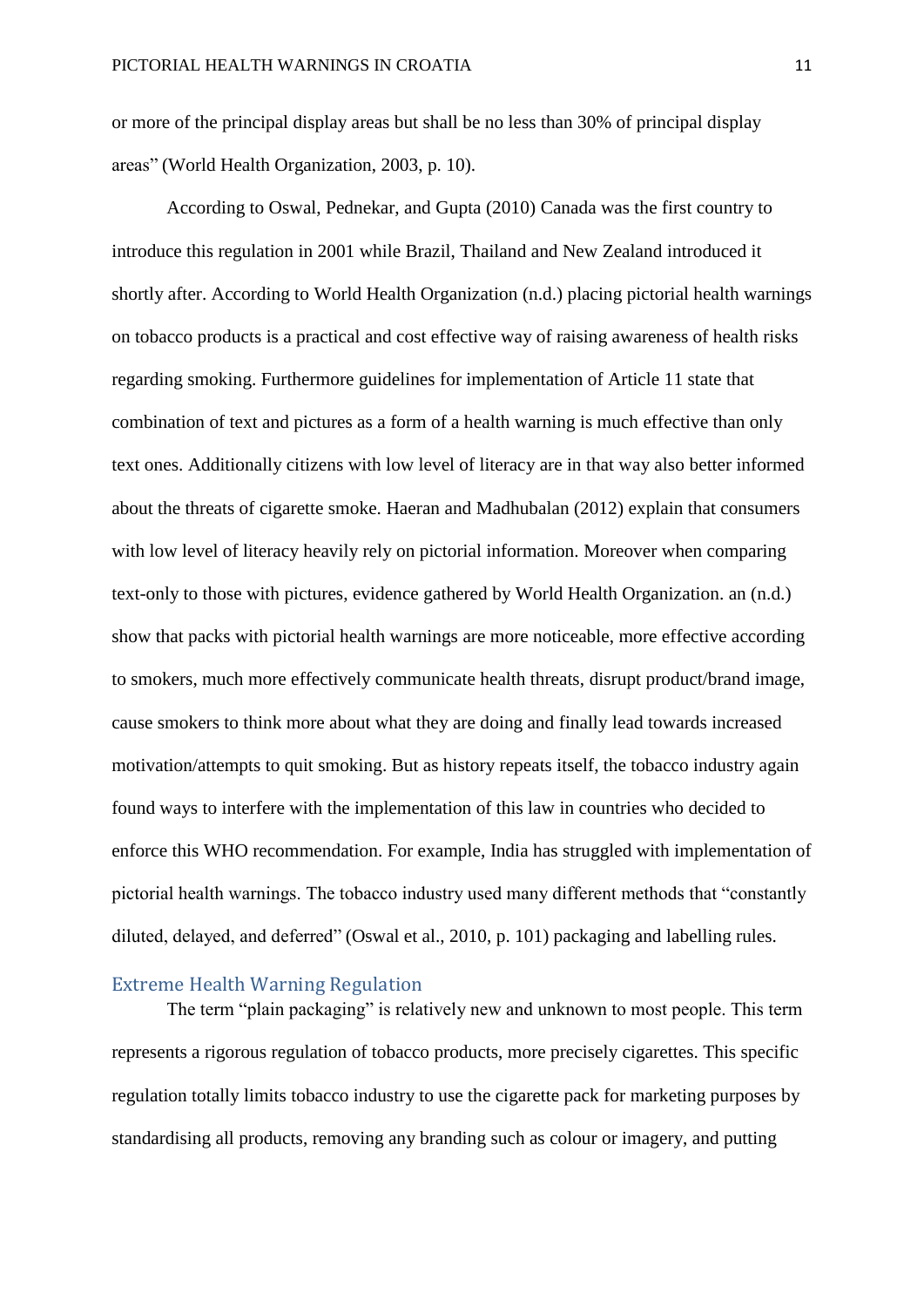them in unappealing brown plain package (with both textual and pictorial health warning). There are multiple indications in different parts of the world that show that cigarette pack represents a strong marketing tool that makes cigarettes more appealing. Expectations from this regulation are high in terms of reducing smoker share, especially among young adults. There is much research done with the purpose of assessing plain packaging effectiveness. For example research done by Gallopel-Morvan, Jacques, Mathias, and Pino (2012) shows that plain packaging reduces product appeal in terms of quality, taste and attractiveness and purchase interest. Additionally their research emphasizes the importance of pack colour. Another study done by Germain, Wakefield, and Durkin (2010) shows that when branding is removed from the cigarettes pack it reduces positive brand image; additionally, increased pictorial health warning reduces the risk of becoming a smoker.

Only one country in the world so far implemented this regulation and that is Australia in December 2012. Therefore a few years more need to pass to gather hard evidence to examine whether the previously mentioned expectations have been met. According to Halton (2013) Australia expects that its smoker share will drop from the current 16% to 10% because it is estimated that each year 15 000 Australian citizens die due to smoking related diseases. This is not the only cause but is one most visible. There are also financial (cost of treating smoking related diseases) and social (second hand smoking) implications. Almost all leading tobacco companies decided to sue the Australian government. Both the results of plain packaging and lawsuits still remain to be seen.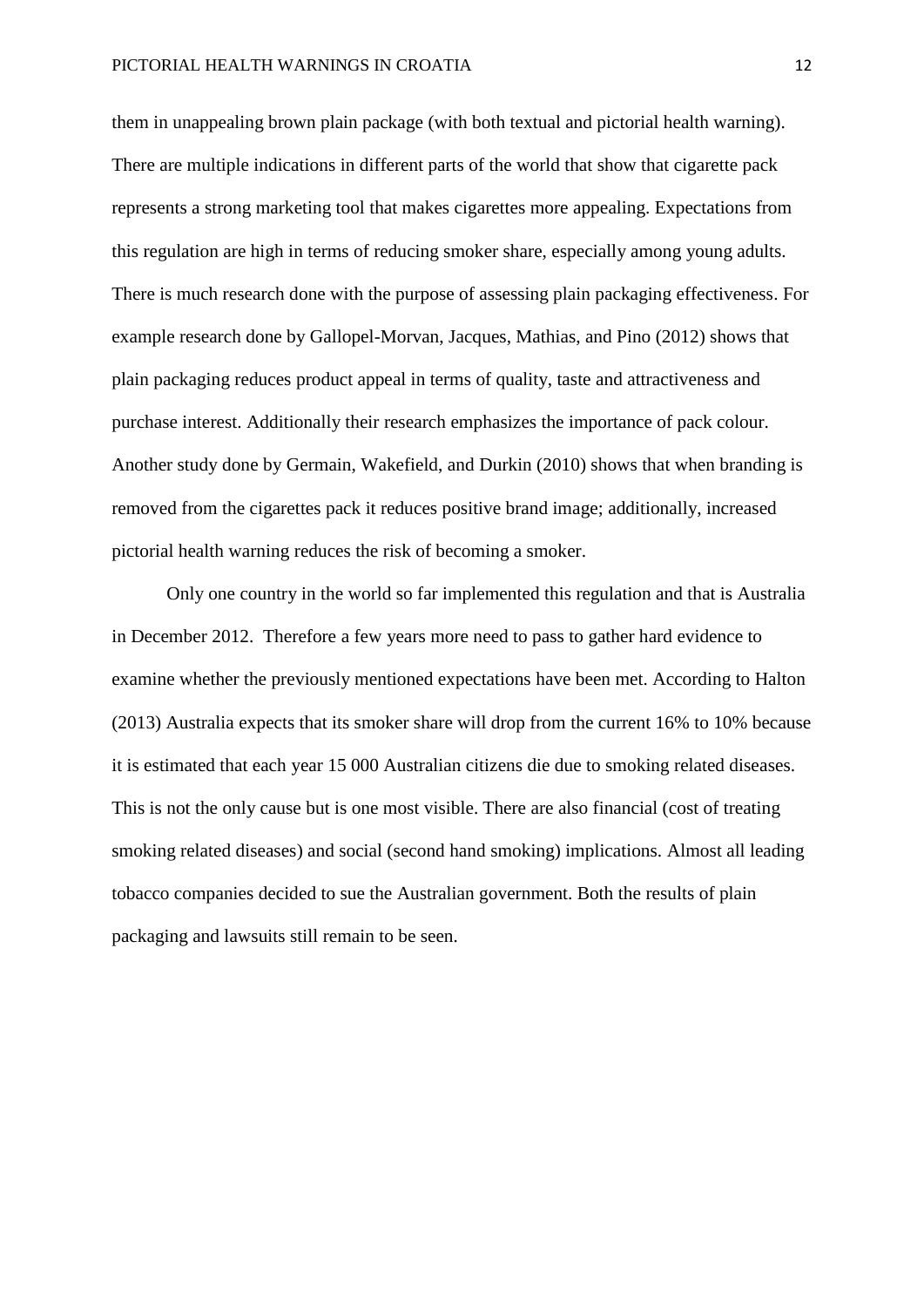#### <span id="page-13-0"></span>Purpose Statement

As Croatia faces high smoking incidence rate, where every third person smokes and where women smoke more than man, some control mechanism that would bring those numbers down needs to be introduced. The goal of this research is to examine the effects of pictorial health warnings on young female adult smokers in Zagreb, Croatia. The focus of this comparative analysis will be on investigating if pictorial health warning can reduce smoker share among that population. If proven effective this study can become supportive material for the implementation of such a regulation in Croatia.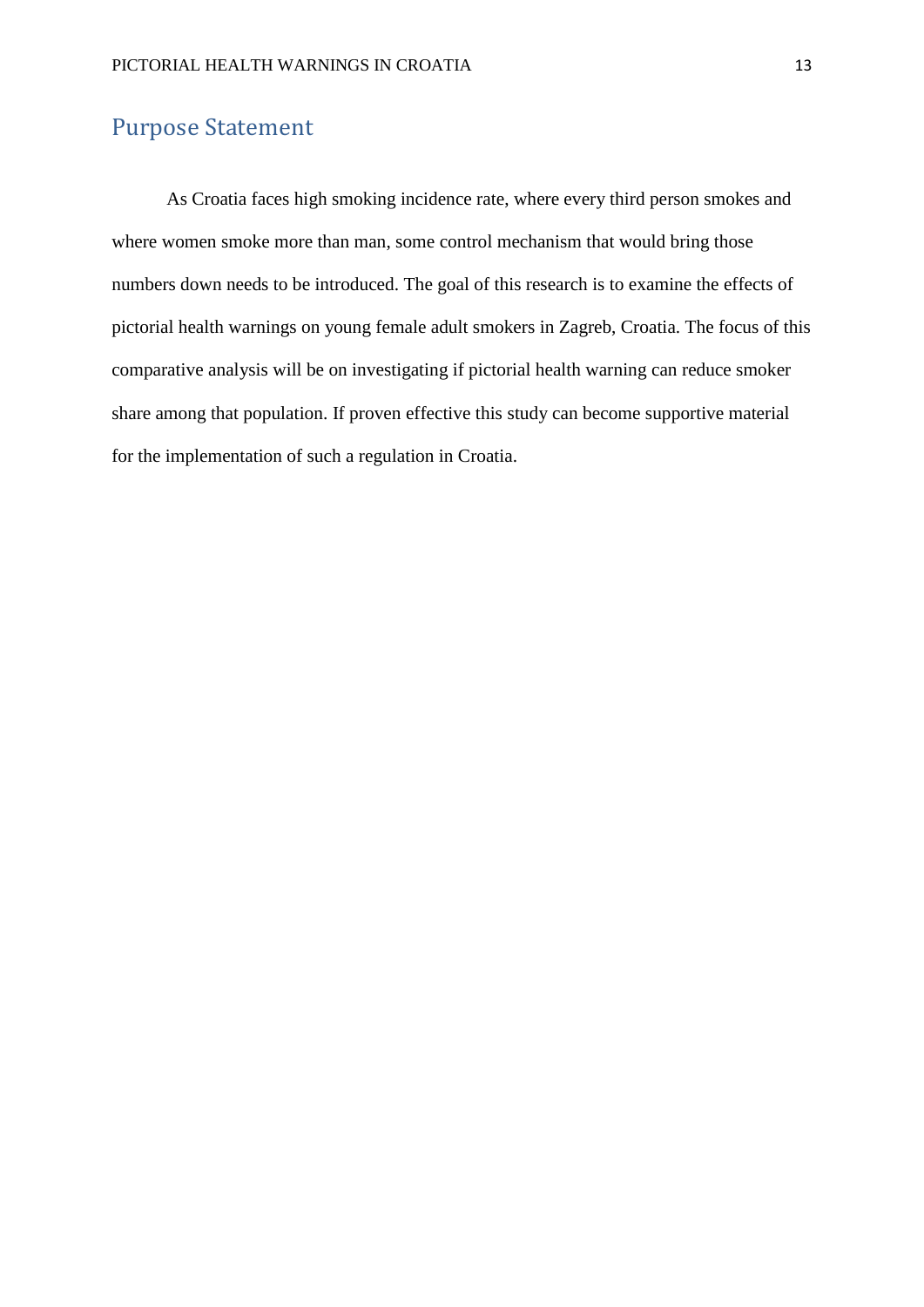#### <span id="page-14-0"></span>Literature Review

Cigarettes today represent a global health issue. Although this product is very harmful for the human body, it is still legally sold and used all over the world. There are many producers, manufactures, farmers, resellers, and cigarette brands and altogether they play an important role in the world's economy. But it is not all that easy for them. There are many laws that limit the industry and the final product itself. In addition to that there are a lot of organisations that fight against the tobacco industry. They are constantly trying to lower the number of smokers using various methods and raise awareness of harmful effects that smoking does. This is why it is very important to investigate which methods are most efficient and cost effective to implement on a country (state) level. Previously mentioned FCTC has some regulations that are mandatory to implement after signing the treaty, but there are also many other regulations that are being recommended. One of the World Health Organization (n.d.) recommendations is placing pictorial health warnings on cigarette packs while it is mandatory to have standard textual health warnings. According to the European Commission (n.d.) there are pictorial health warnings developed for 25 state members of the European Union. But still, not all of those countries implemented this regulation. To support the implementation researchers around the world have investigated the pros and cons of this regulation by examining it from different angles to understand its efficiency and necessity.

Therefore Volchan et al. (2013) investigated emotional reactions and drives induced by pictorial health warnings, more precisely how those labels affect a person's intention to quit, provoke health risk awareness and cessation behaviour. Their purpose was to support WHOs recommended regulation with substantial evidence. Using two different experiments conducted in Brazil on both smokers and non-smokers (young adults between the ages of 18 to 24 years old) they managed to get results that support the need for implementation of such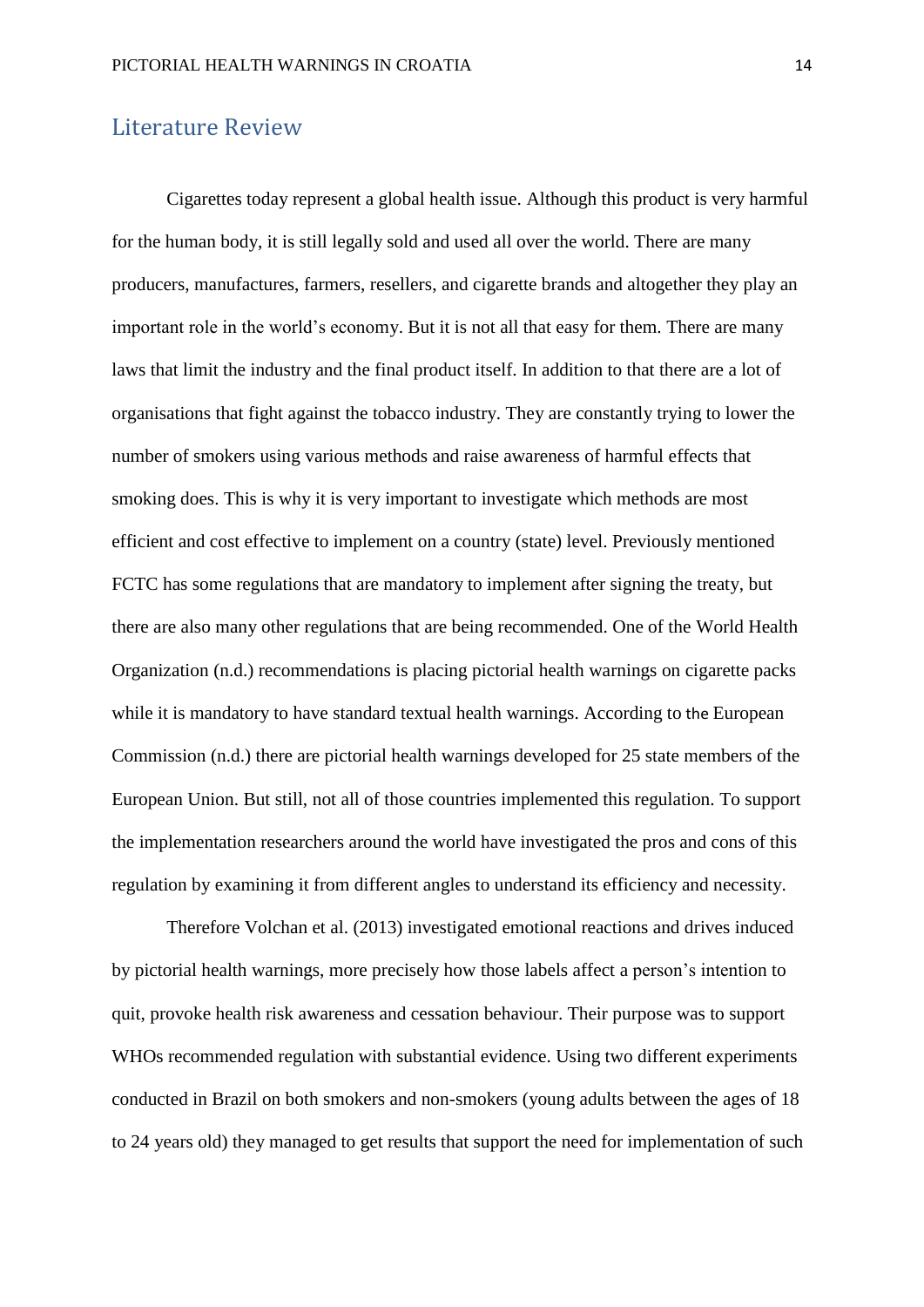regulation. The first experiment tested whether pictorial health warnings can undo the appeal of cigarette pack, having in mind that cigarette packs attracts consumers and lowers their perception of its harmful effects. Results of this experiment showed that all pictures with pictorial health warnings were rated as unpleasant. Moreover "women judged the warning prototypes more aversive than men" (Volchan et al., 2013, p. 3). Furthermore the second experiment focused on examining how participants react on branded pack in comparison to those with pictorial health warnings. To be more precise, researchers focused on what was participants' reaction time to pick up a pack and bring it closer to them. This behavioural test showed that participants had a much slower reaction when asked to bring the pack with pictorial warning towards them than when given a branded one. Additionally there was an evaluative test that showed how smokers' aversion was correlated with prevention and cessation. "These results indicate that the more aversive a warning, the more it is perceived as effective against smoking"(Volchan et al., 2013, p. 4). The main conclusion drawn from those two experiments is that pictorial health warnings contribute to smokers' behavioural change and that those warnings play a key role in reducing the appeal of cigarettes. To further support this research Reddy and Arora (2009) in their editorial explain how this behaviour change in fact "brakes" the automaticity of using tobacco and encourages a smoker to think about quitting. Therefore there is support for the notion that pictorial health warnings have a strong impact on the consumer in terms of reducing the appeal of the cigarette pack and encouraging him/her to think about quitting. We cannot say that few studies are conclusive but given the fact that this topic is just starting to be researched these results can be seen as indicatory.

Another study done by Schneider, Gadinger, and Fischer (2011) concentrated on exploring how pictorial health warnings affect addicted and non-addicted smokers in terms of their motivation to quit. The purpose of this research was to collect relevant evidence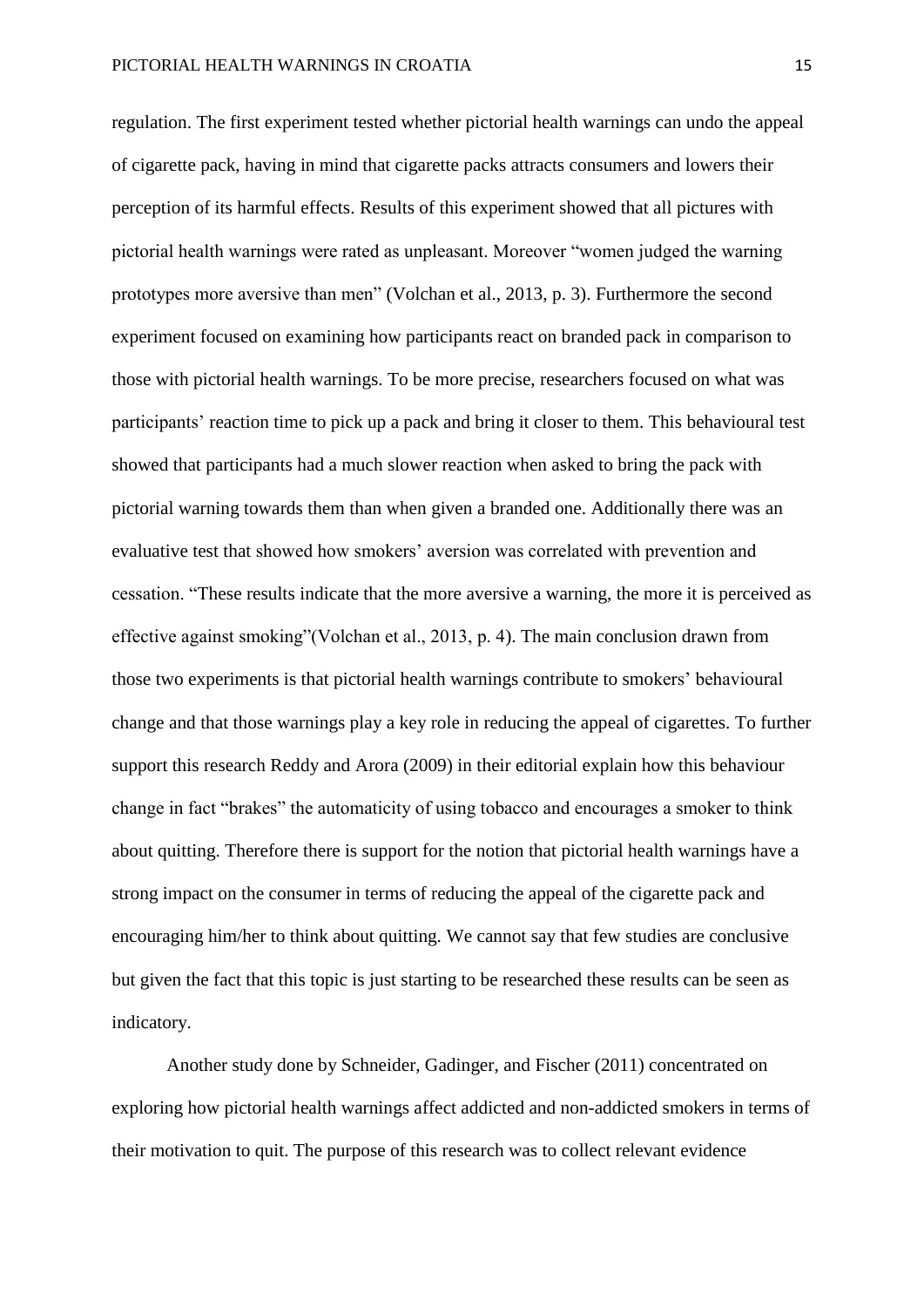regarding pictorial warning effectiveness to contribute to the ongoing discussions of EU members regarding implementation of this regulation. The research was done in Germany, and participants were students between the ages of 18 to 30 that smoke. The first thing that the research investigated was the self-affirmation and level of nicotine dependence of the participants. This was done using a short questionnaire. Then researchers divided participants into two numerically identical groups and each group member received either a branded pack a with written health warning or a pack with a combination of written and pictorial warnings. What Schneider et al. (2011) wanted to measure was the motivation to quit, level of threat and self and response efficacy, fear intensity and vulnerability of participants from both groups after seeing the cigarette pack. Motivation to quit was assessed in a way that participants needed to disclose to what extent the health warnings made them: "(1) consider ceasing their cigarette consumption, (2) consider reducing their cigarette consumption, (3) think about the health risks associated with smoking, or (4) refrain from smoking a cigarette at the moment" (Schneider et al., 2011, p. 79). The other previously mentioned measures were assessed using a ranged scale (*not at all* to *completely*). The main takeaway of this study and its results is that pictorial health warnings induce a higher level of fear and generate a stronger motivation to quit among smokers in contrast to written warnings. Was there any difference between addicted and non-addicted smokers?

This is also supported by another study. Kees, Burton, Andrews, and Kozup's (2010) experiment with more than 500 participants also resulted in confirming that evoked fear had a strong relationship with pictorial health warnings, while the "pattern of results indicates that the measure of evoked fear fully mediates the effect of the pictorial warning on smokers' intentions to quit smoking" (Kees et al., 2010, p. 271). These studies strongly support the idea that pictorial health warnings evoke fear that arouses thinking about quitting smoking.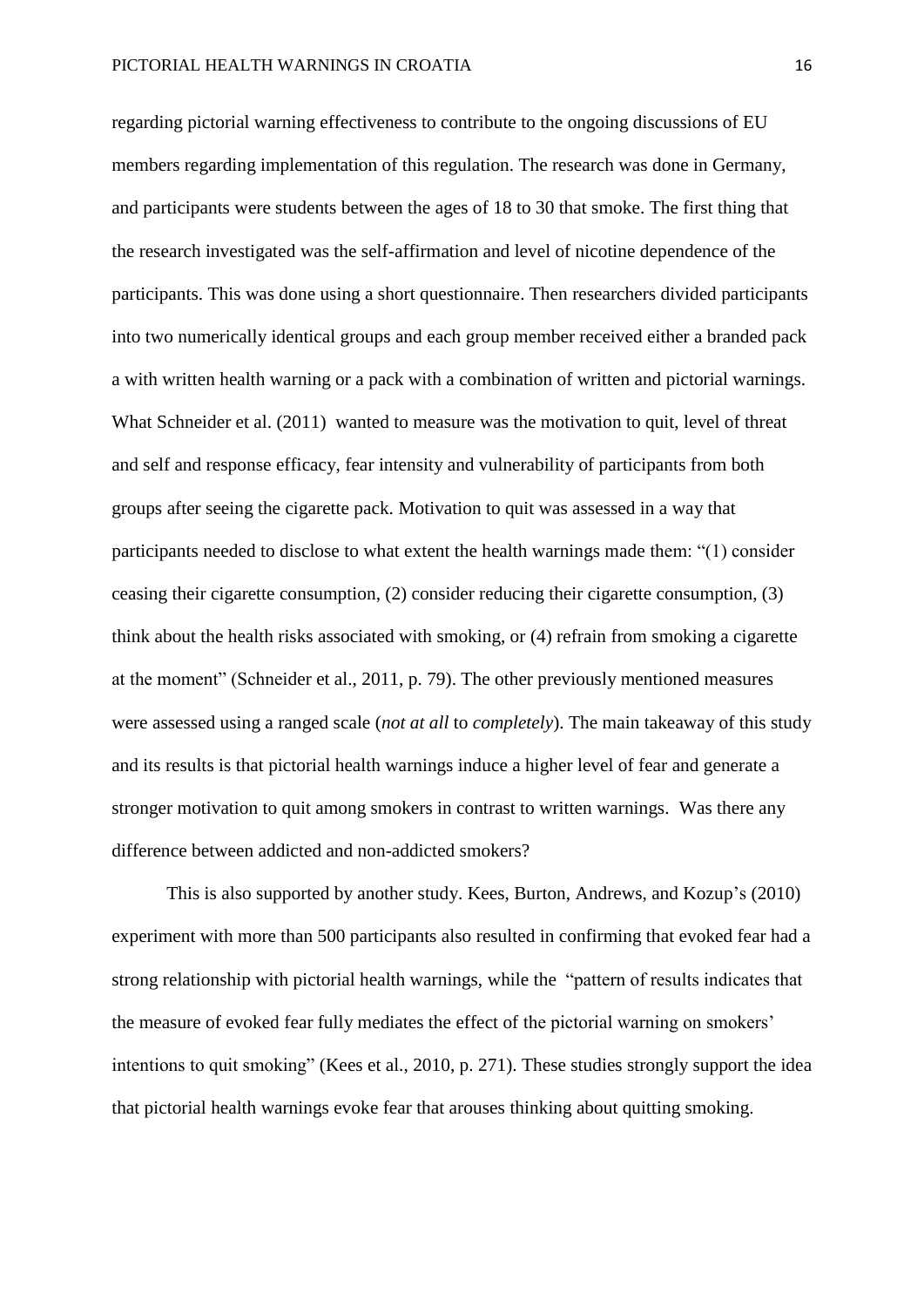Research by Hammond et al. (2012) also had the purpose of investigating the effectiveness of pictorial health warnings by comparing text only and pictorial warning survey results, but with an emphasis on types of message content and socio-demographic effects. The research was done on both adults and youth in Mexico City. The reasoning behind the study was the fact that Mexico has almost 10.9 million adult smokers which makes Mexico one of the counties with the most smokers in the world. This face to face survey research was divided into two major parts. The first part asked questions regarding participants' socio-demographic background and smoking status/behaviour while the second part of the study involved showing the participant multiple health warnings on a computer screen. Each health warning was rated with a Likert scale. Results of this study showed that "pictorial warnings featuring "graphic" depictions of disease were significantly more effective than symbolic images or experiences of human suffering" (Hammond et al., 2012, p. 57). Additionally, socio-demographic group differences were not significant.

Similar research was done by Cantrell et al. (2013). Its purpose was to investigate the difference in impact between pictorial and text-only health warnings across different socioeconomic, race and ethnic groups. This web-based study showed that "1) the new FDA pictorial warnings are, as a whole, more effective than text-only versions of the warning; and 2) the stronger impact of pictorial warnings is similar across vulnerable population subgroups as compared to text-only warnings" (Cantrell et al., 2013, p. 7). There are also many other studies which indicate that pictorial health warnings are effective regardless of race, ethic or socioeconomic status (White/African America/Hispanic, high school/some college/college or more, federal poverty level). Overall there is much more research which needs to be done on a state level to support pictorial health warning regulation, in order for it to become a mandatory FCTC regulation unlike what it is today, a recommendation.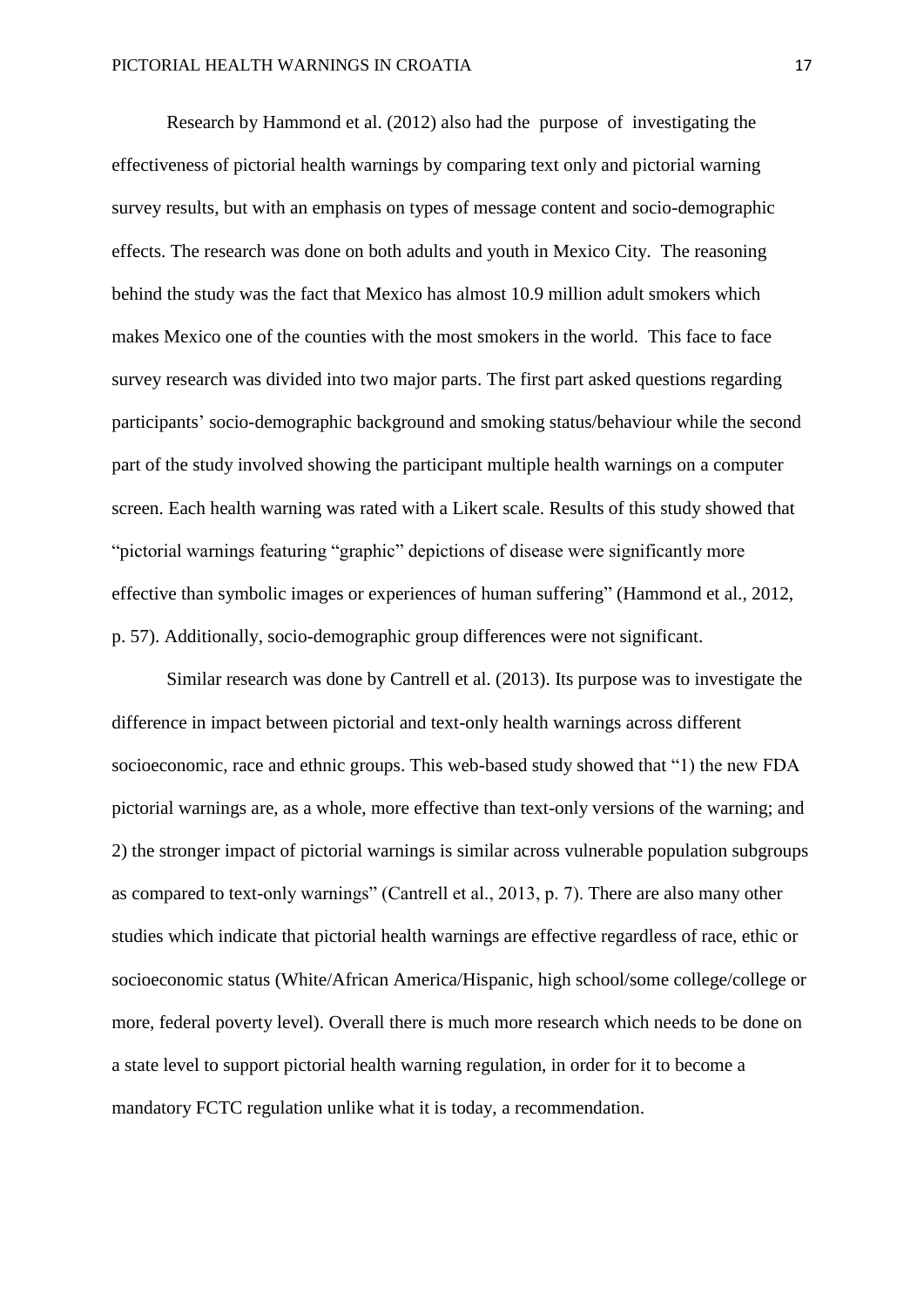Although the tobacco industry strongly fights against this regulation there is not much empirical evidence that would support their position while the opposed side has collected evidence through various empirical studies to support theirs. According to the World Health Organization Europe (n.d.), the tobacco industry uses a few common arguments designed to counter the implementation of pictorial health warnings. The first argument challenges the effectiveness of those warnings and argues that this regulation will only scare smokers. The second argument states that the implementation of image-based warnings is too costly. The third argument focuses on implementation time. To be more precise, the tobacco industry considers a one year implementation period for pictorial warnings too short. Finally the fourth argument of the tobacco industry is that pictorial warnings violate freedom of speech and trademark rights. All these arguments were questioned and tested and not a single one proved to be valid according to World Health Organization Europe (n.d.) with the exception of a ruling from the U.S. Supreme Court that pictorial health warnings were unconstitutional and that they limit tobacco companies' freedom of speech. This was not the case in other countries such as Canada, Australia, Brazil or Thailand as lawsuits filed against this countries regarding freedom of speech were unsuccessful. Therefore we can consider the U.S. to be an isolated case.

However there are some studies that show that pictorial health warnings are not as effective as desired. Romer, Peters, Strasser and Lengleben (2013) recognize the fact that pictorial health warnings create smoker aversion that leads towards thoughts about quitting, but they disagree with the fact that thoughts consequently lead towards intention to quit. The results of their research show that pictorial health warnings have a stronger influence on smokers with stronger-efficacy beliefs towards quitting while much less influence on smokers with lesser-efficacy beliefs towards quitting. This result partially supports those health warnings but emphasizes the impact difference. Another study conducted in India by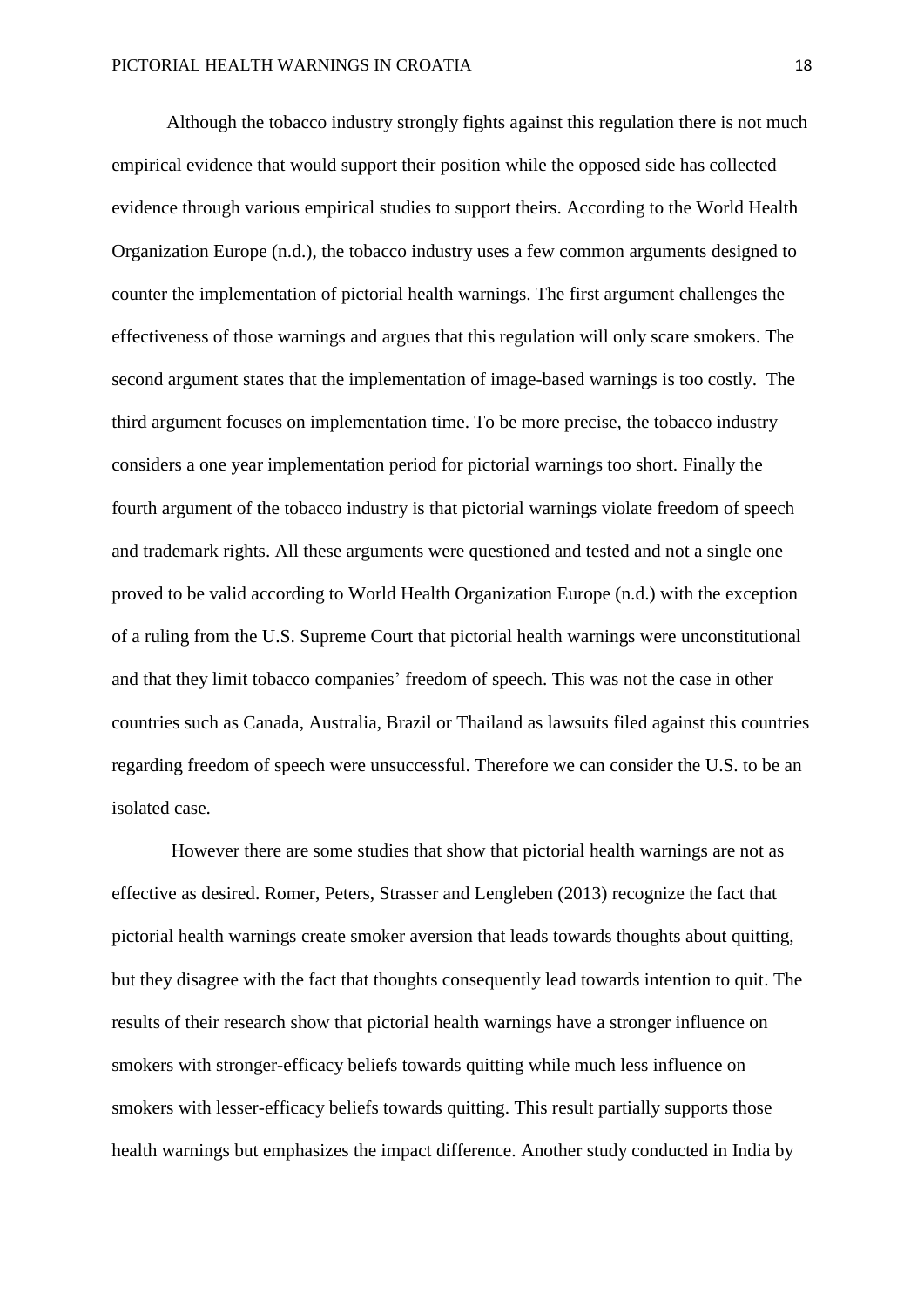Arora, Tewari, Nazar, Gupta and Shrivastav (2012) showed that smokers perceive pictorial health warnings as less adequate to convey the health impact in comparison to non-smokers. This result again partially supports pictorial warnings but again emphasizes impact difference. Furthermore Hoek et al. (2010) in their study summarized the key takeaways of New Zealand's implementation of pictorial health warnings. What they found out was that in order for health warnings to be as effective as desired, countries should consider "strengthening the link between image research and policy; (ii) requiring frequent image development and refreshment; (iii) using larger pictures (e.g. 80% of the front of the packet); (iv) developing themes that recognize concerns held by different smoker sub-groups; and (v) running integrated mass media campaigns when the warnings are introduced" (Hoek et al., 2010, p. 861).

After reviewing research material regarding the pros and cons of pictorial health warnings we can conclude that this regulation leads towards lowering smoker share, but what needs to be recognized is the impact difference. It seems that not every part of the populations is affected the same but this is something that is expected. Tobacco industry arguments regarding this law seem to be inadequate as they are not supported with empirical evidence. This is why each country should research the impact of pictorial health warning on its citizens, and if proven highly effective, consider implementation of such regulation.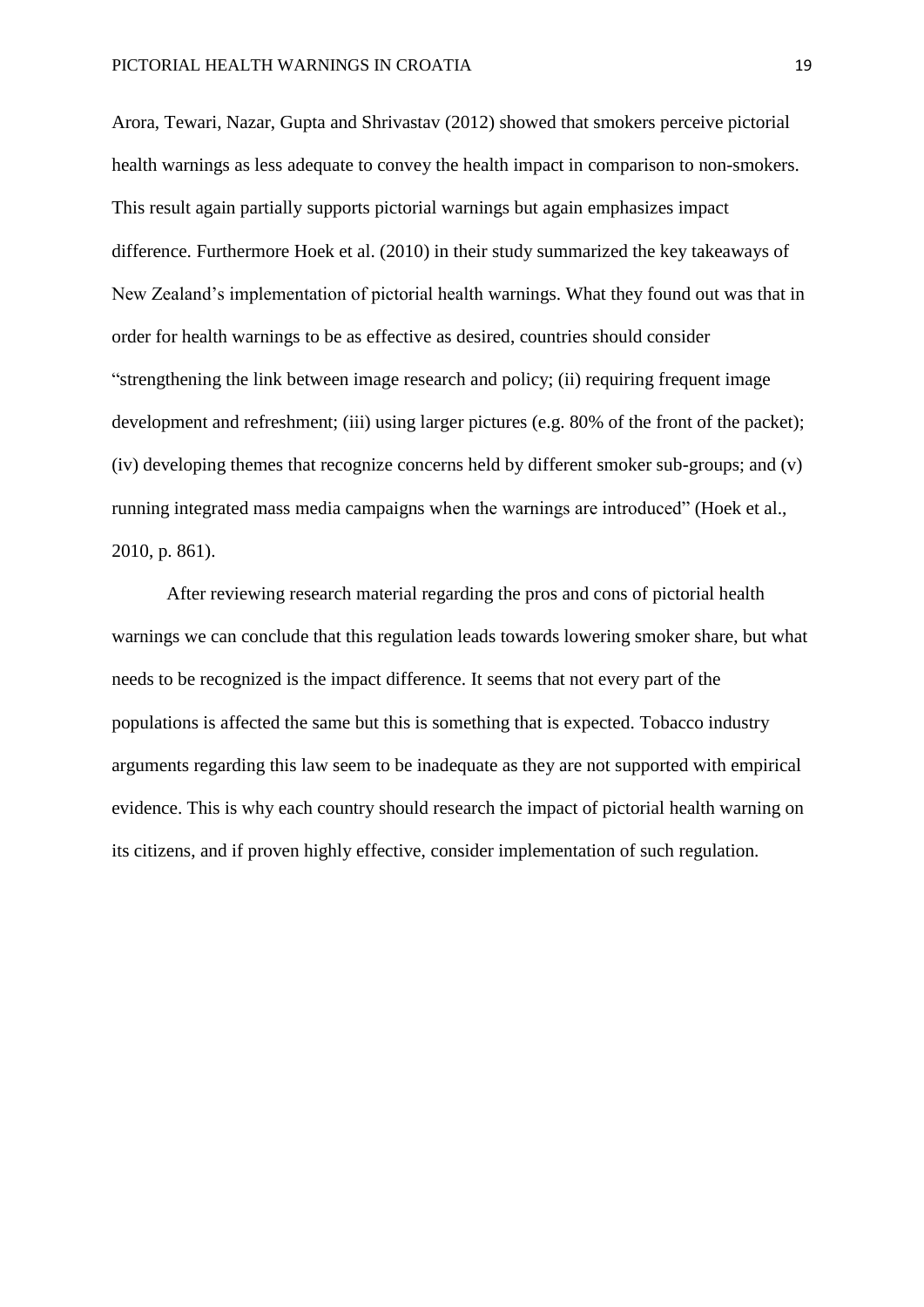#### <span id="page-20-0"></span>Research Methods

In order to measure and evaluate the effectiveness of pictorial health warnings on young female adults in Zagreb, the research will use a quantitative research method, to be more precise a survey shown in Appendix C. The survey will be given in the Croatian language and will be administered to young adult female smokers between the ages of 18 and 24. This sample was selected due to the fact that Croatia has a high smoking incidence, especially among women. A smoker in this research is defined as a person smoking on a daily or weekly basis. Daily smoker in this study is defined as a person that smokes one or more cigarettes per day. A weekly smoker on the other hand is defined as a person that smokes up to 60 cigarettes in a week. According to Croatian Bureau of Statistics (2013) estimated population of this age/gender group in Croatia is 165,000 people. This is 7,5% of total female population in Croatia. Moreover in city of Zagreb there are 793,057 citizens, and 53,3% are women. Based on these statistical data we can estimate that there are 31,000 females between the ages of 18 and 24 living in Zagreb. In order to achieve confidence interval of 95% with the margin of error of 5% survey required sample size would need to be 380 (successful responses).

- This research will be based on four main hypotheses:
	- H1.Smokers that have intention to quit don't look for professional help
	- H2.Pictorial health warnings divert smokers' attention from the brand towards health warning
	- H3.Pictorial health warnings elicit more fear, consequently leading towards thoughts about quitting smoking
	- H4.Pictorial health warnings are more effective in terms of smoking prevention than graphic only warnings and are more likely to stimulate health concerns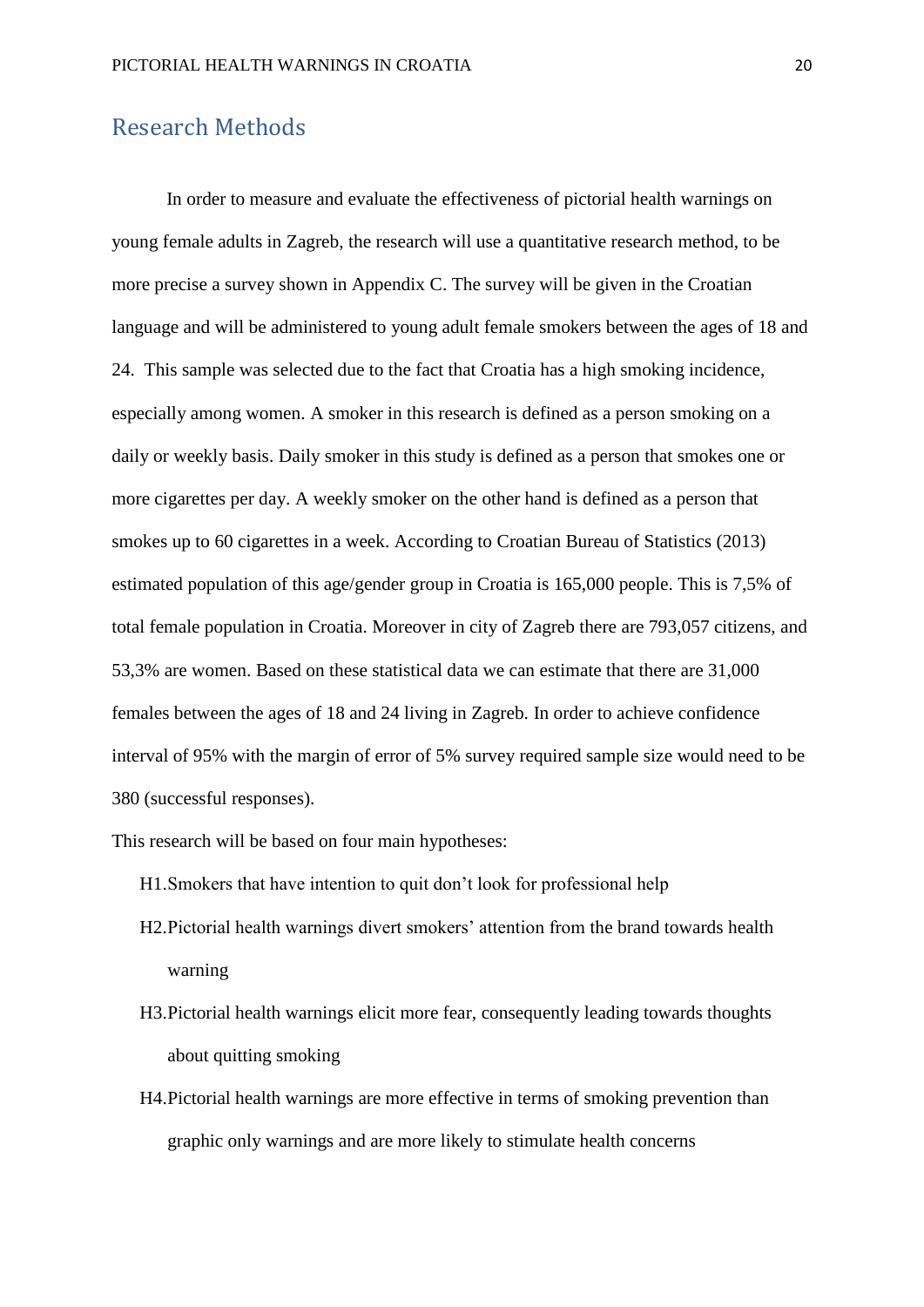The first three questions in the survey are defined as prerequisite ones, due to the fact that any participant that doesn't fit the profile will not be asked to proceed with the survey. These questions are: Are you a smoker?, What is your current smoking status ? and What is your age? In order to test previously mentioned hypotheses the survey will have another two sets of questions; general and comparative. Therefore after checking eligibility of participant through the prerequisite questions, two general questions will be asked in order to gather relevant data: In the last 12 months have you tried to stop smoking and if YES did you try to get professional help (doctor or health care provider) in those 12 months? The purpose of these questions is to determine whether people look for professional help when wanting to quit smoking. Before asking the last set of questions the participant will receive one of two images provided by the surveyor shown in Appendix A and B. Appendix A represents the current pack design with written only health warning while Appendix B represents a pack with a randomly selected pictorial health warning from the WHO FCTC health warnings database created for members of European Union. The image will be presented facing down, hidden from participants' view. After uncovering and closely viewing one of the two images, the participant will be asked a set of comparative questions. These questions consist of five questions that determine smokers' behaviour, feelings and thoughts about the given pack/health warning. They are: What is the first thing you noticed when shown the picture, did the health warning make you think about health concerns, please rate the intensity of fear aroused by health warning, did the provided health warning make you think about quitting and finally overall how would you rate the effectiveness of this health warning in terms of smoking prevention, At the end of the survey, participant will be awarded with a small reward such as a chocolate bar for the effort of participating in this survey.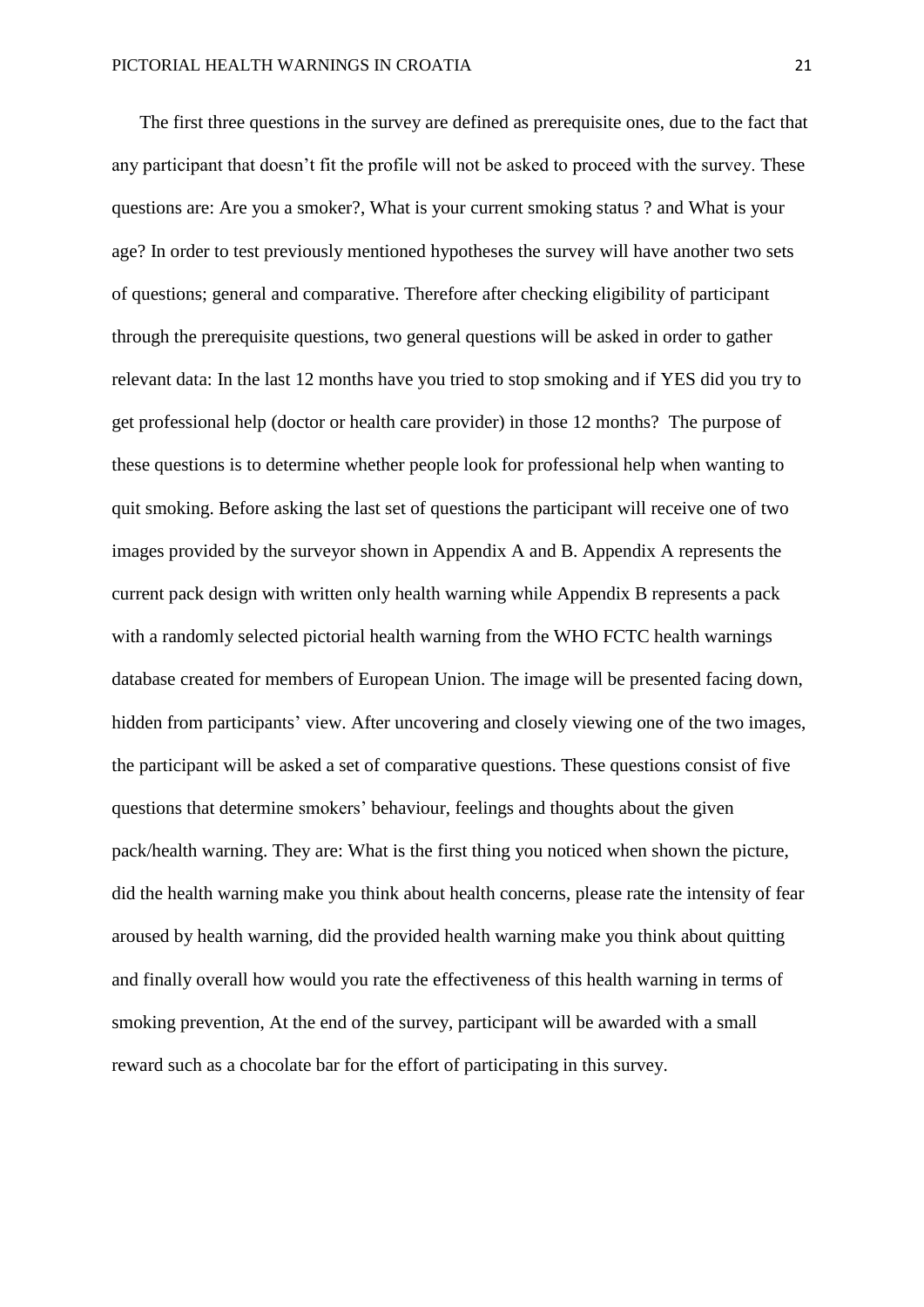#### <span id="page-22-0"></span>**Results**

Two hundred eighty out of three hundred and two participants fulfilled the eligibility criteria and completed the survey show in Appendix C. Twenty two participants were excluded from the survey due to the fact that they did not meet the eligibility criteria which required them to be daily or weekly female smokers between the ages of 18 and 24. In total there were two hundred twenty-four daily smokers and fifty five weekly smokers. Occasional smokers were also excluded from the survey. Therefore majority of surveyed people were daily smokers while approximately 20% were weekly smokers. Moreover results showed that 80.35% (two hundred twenty-five) survey participants had tried to stop smoking in last 12 months while only 4.44% (ten) of them decided to get professional help (doctor or health care provider) in same time period. This result can preliminarily confirm hypotheses 1 which states that smokers that have intention to quit don't look for professional help. Remaining fifty four participants did not even try to stop smoking in last 12 months.

After each eligible participant answered on first five prerequisite/general questions which results were just presented the survey went in two ways; one group of participants received a picture of cigarette pack with written health warning (Appendix A) while other group of participants received a picture of cigarette pack with pictorial health warning (Appendix B) before answering remaining survey questions. In total there were one hundred thirty-seven participants that were given a picture with written health warning while one hundred forty-three participants were given a picture with pictorial health warning before answering. The results of these questions are divided and presented in following sections.

#### <span id="page-22-1"></span>Written Health Warning Results

After analysing hundred and thirty seven surveys, results are as following: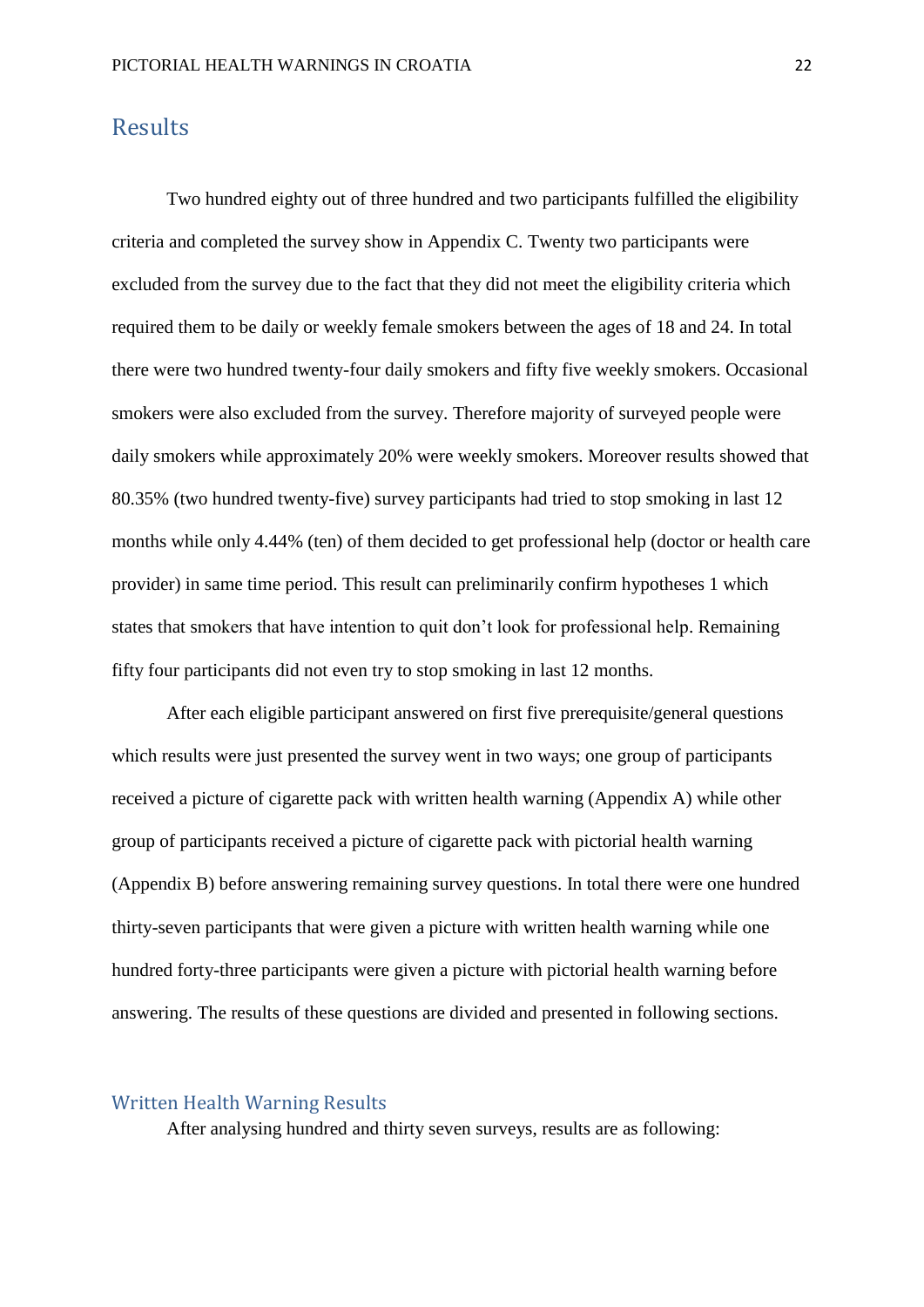When participants were asked what was the first thing they noticed when shown the picture 89% of participants (one hundred and twenty two) said cigarette brand, while 9% (twelve) said health warning and only 2% answered something other than those two. This result clearly shows that smokers' attention is focused on a brand logo when a pack has only a written health warning. After checking what participants saw first they were asked to answer did the health warning make them think about health concerns. As the question was a yes/no type the results showed that only 4% of participants answered yes while 96% answered no. This clearly indicates that a strong majority is not affected by written health warning in terms of thinking about health concerns related to smoking. Next question that participants were asked to answer was to rate the intensity of fear aroused by health warning on a scale with minimum value being -3 and maximum 3. The range of answers was between the minimum values of -3 to maximum 1. The median and mode value were both -1 while the average value was -0.64. These answers indicate that participants (smokers) were not threatened by written health warning. Furthermore participants were asked to give another yes/no answer to the question did the provide health warning make them think about quitting. The results showed that 4% (six) participants answered yes while 96% (one hundred thirty-one) gave the answer no. Seeing these results one may conclude that written health warning doesn't contribute to smokers' intention to quit smoking. Finally the last question required participants to answer on the scale from 1 to 10 to rate the overall effectiveness of health warning in terms of smoking prevention. The range of answers was between the minimum values of 1 to maximum 6. The median and mode value are both 4 while the average value was 3.75. This result shows that smokers perceive written health warning as a measure with low effectiveness in terms of smoking prevention.

#### <span id="page-23-0"></span>Pictorial Health Warning Results

After analysing hundred and forty three surveys, results are as following: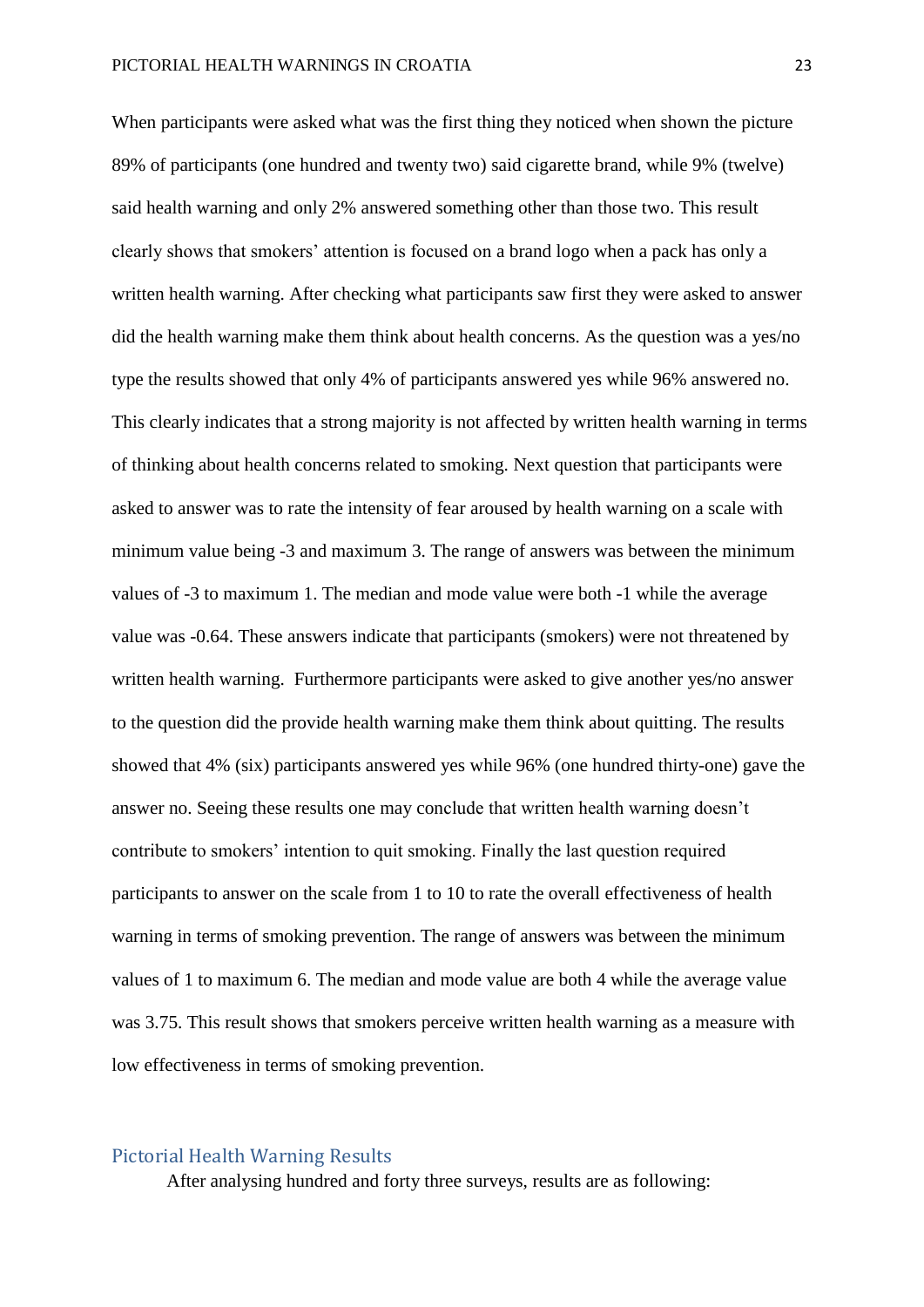Unlike participants that received cigarette pack with written health warning only, participants that received a picture with pictorial health warning when asked what was the first thing they noticed 88% (one hundred and twenty six) said health warning, while 9% (thirteen) said brand and 1% said something other than those two. This result clearly seems to show that pictorial health warnings divert smokers' attention from the brand logo towards health warning which contributes to second hypotheses. After checking what participants saw first they were asked to answer with yes/no to the question did the health warning make them think about health concerns and 92% of people said yes while 8% answered no. Next question that participants were asked to answer was to rate the intensity of fear aroused by health warning on a scale with minimum value being -3 and maximum 3. The range of answers was between the minimum values of -1 to maximum 3. The median and mode value were both 2 while the average value was 1.58. According to these results one may conclude that pictorial health warnings elicit more fear, consequently leading towards thoughts about quitting smoking. Moreover in order to confirm fourth hypotheses participants were asked to give a yes/no answer to the questtion did the provided health warning make them think about quitting where 85% (one hundred and twenty two) of people said yes while 15% said no. Lastly participants needed to answer on the scale from 1 to 10 to rate the overall effectiveness of health warning in terms of smoking prevention. The range of answers was between the minimum values of 3 to maximum 10. The median and mode value are both 7 while the average value was 7.11. This result shows that smokers perceive written health warning as a measure with high effectiveness in terms of smoking prevention and that result strongly contributes to confirmation of fourth hypotheses which states that pictorial health warnings are more effective in terms of smoking prevention than graphic only warnings and are more likely to stimulate health concerns.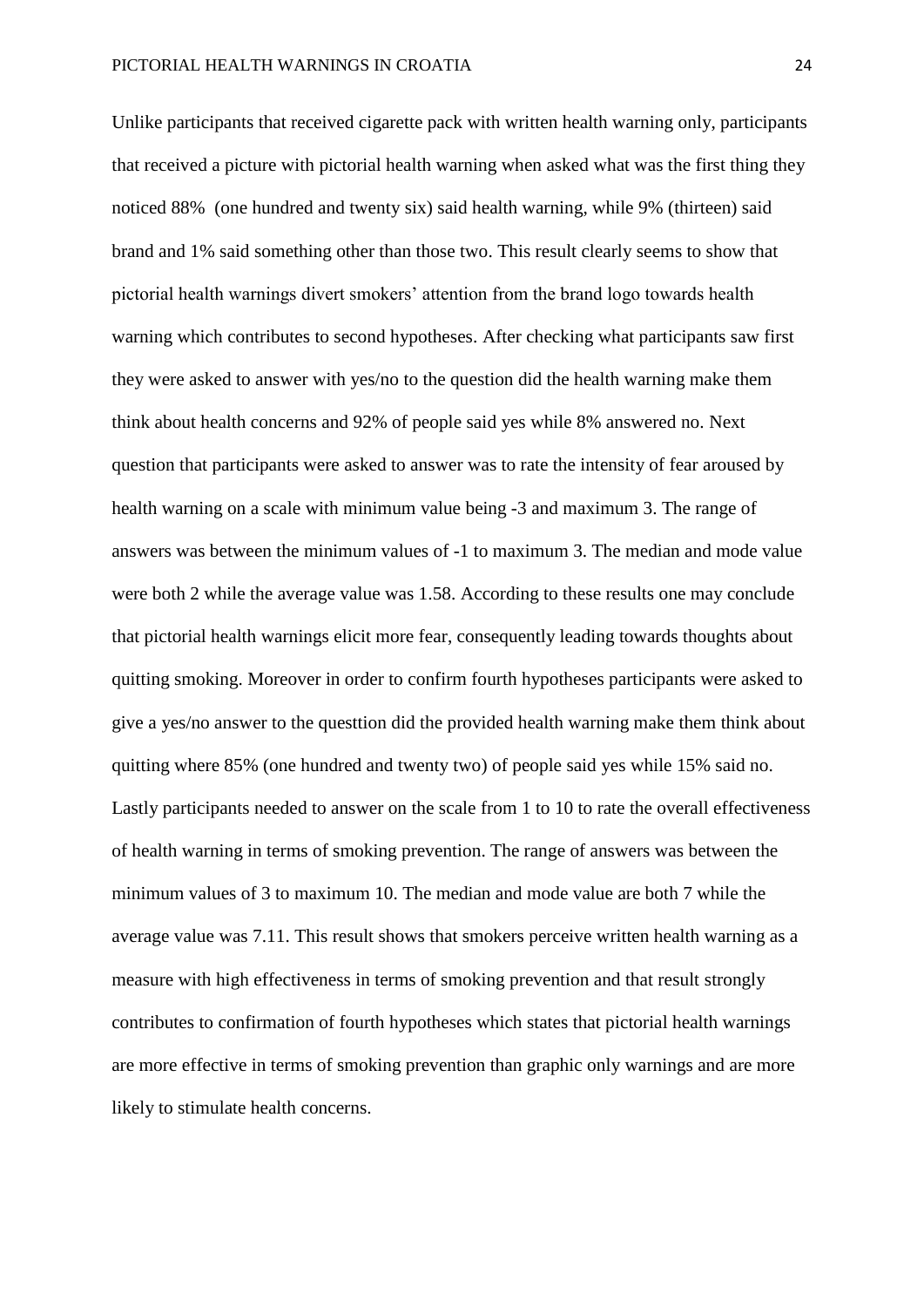#### <span id="page-25-0"></span>**Discussion**

After analysing all data of this study it is obvious that the results are similar to former studies that dealt with same issue. But unlike other studies this one had a purpose of revealing general benefits of pictorial health warnings. Through four hypotheses this study has proven that pictorial health warnings unlike written only health warnings are more effective in terms of informing the consumer about health implications that cigarettes create.

Therefore first finding of this study is that smokers have an intention to quit but don't look for professional help. This conclusion was drawn from results of the study which showed that from total of 279 surveyors majority of 225 stated how they had an intention to quit during last 12 months, but only 10 out of those 225 surveyors looked for professional help.

This means that smokers need a different incentive to really try and stop smoking. Current written only health warning seem obsolete method of doing so and that is understandable since this warning has not changed much in fifty years and consumers don't even notice health warning as such rather focus on the branding details. This conclusion was drawn from research results which showed that 89% of surveyors when given a pack with written health warning first noticed brand details. On the other hand pictorial health warnings seem to divert smokers' attention from the brand towards health warning. This conclusion was drawn from the fact that 85% of surveyors when given a pack with pictorial health warning firstly noticed the health warning. This is very important since it triggers a thinking process in consumer mind about health concerns.

Additionally pictorial health warnings elicit more fear and stimulate the consumer in thinking about quitting smoking. Compared to written only health warning results there is a huge difference in effect. This conclusion was drawn from comparing research results of both pictorial and standard written only health warning surveys. Results showed that smokers once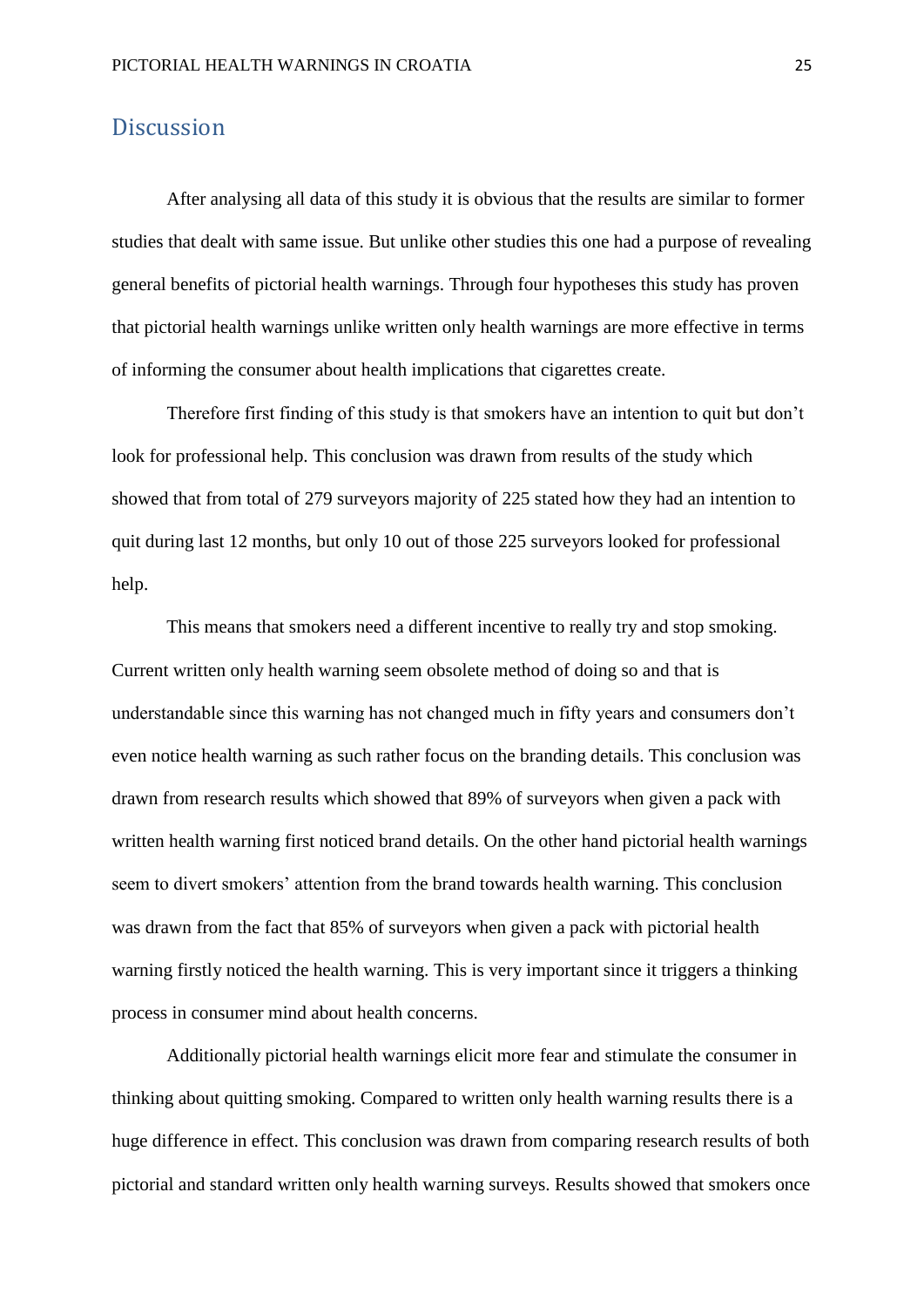shown a written only health warning rated the intensity of fear from the scale of -3 to 3 with an average of -1 and that only 4% of surveyors stated that the given health warning made them think about quitting. In comparison when smokers were show a pictorial health warning the intensity of fear was averagely rated with 2 and 85% of surveyors stated that the given health warning made them think about quitting smoking.

Finally when the consumer was asked to rate the effectiveness of both health warnings a vast majority rated pictorial health warnings as a more effective method in terms of smoking prevention. This conclusion was drawn from research results that showed how overall surveyors rated the effectiveness of pictorial with an average of 7 and written only health warning with 4 on the scale of 1 to 10. Having these results in mind it is understandable why tobacco companies don't support such regulation implementation. But issue of smoking should not be considered from economic standpoint but rather from a standpoint of wellbeing as human health is at stake. Therefore tobacco companies in order to sustain their profits should think of ways how to reposition their product or look for innovations that would reduce the harm of smoke on human body.

#### <span id="page-26-0"></span>Research Limitations

As shown in results section pictorial health warnings encourage a smoker to think much more about quitting in comparison to graphical only warnings but to quit smoking motivation is not enough. Smoking is an addiction and to stop being addicted much more is needed than simple motivation to quit. Furthermore research showed that pictorial health warnings elicit more fear to smokers but this can simply just be an impulsive reaction. As such this reaction can disappear once a consumer (smoker) gets used to such health warning after certain period of time. Research also showed how pictorial health warnings divert smokers' attention from the brand towards health warning but again this reaction may just be an impulsive reaction to a shocking picture. Finally this research doesn't directly prove that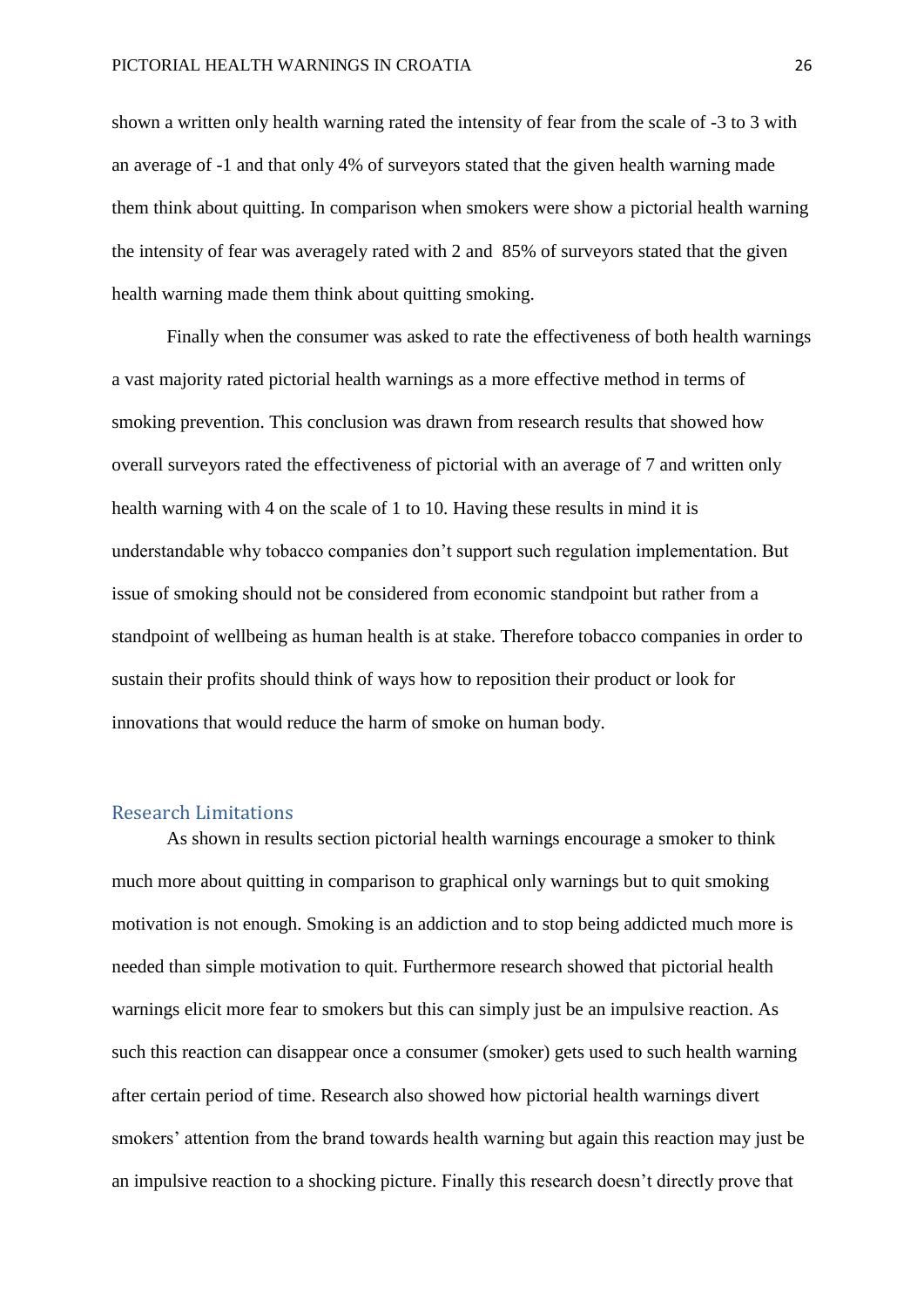pictorial health warnings are truly effective, but research results indicate that such warnings are potentially effective measure in smoking prevention.

#### <span id="page-27-0"></span>Recommendations for Further Research

In order to truly investigate pictorial health warning effects much more research is needed. Therefore recommendations for further research would be to discover long term effects of pictorial health warnings in countries where this regulation is put in use. The main purpose of such research would be to discover do pictorial health warnings reduce number of smokers after its introduction in a particular country. In addition to that do those reduced smoking numbers stay at that level or bounce back after certain period of time. In such process researchers should focus on visual and emotional impact of pictorial health warnings on smokers. Lastly there should be a comparative research that compares graphical, pictorial and plain package health warning regulations in order to truly asses the effects of each.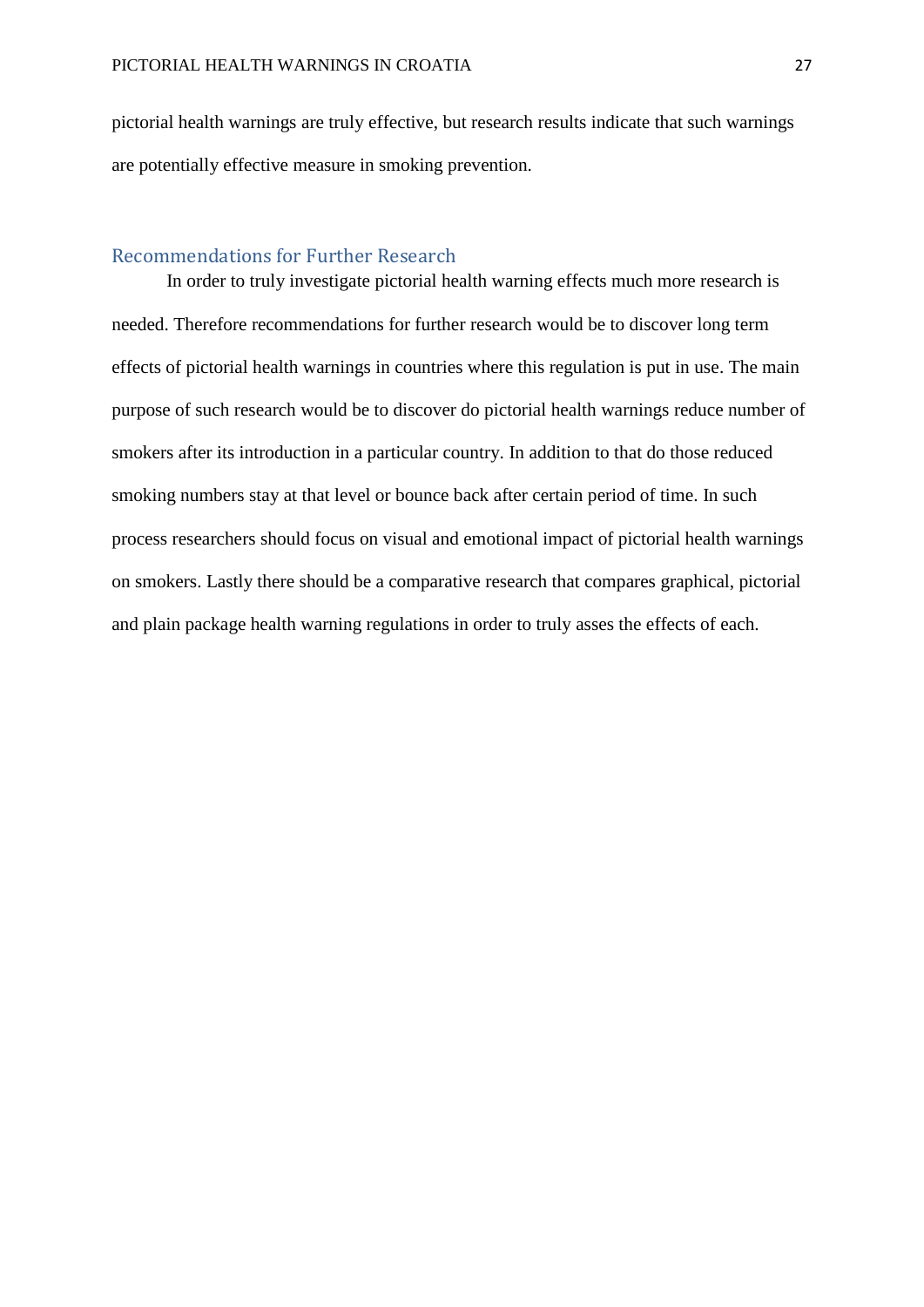#### <span id="page-28-0"></span>References

- Arora, M., Tewari, A., Nazar, G. P., Gupta, V. K., & Shrivastav, R. (2012). Ineffective pictorial health warnings on tobacco products: Lessons learnt from india. *Indian Journal of Public Health*, 56(1), 61-64**.**
- Bernhard, D. (2011). *Cigarette smoke toxicity: Linking individual chemicals to human diseases*. Vienna, Austria: Wiley. Retrieved from http://onlinelibrary.wiley.com/book/10.1002/9783527635320.
- Cantrell, J., Vallone, D. M., Thrasher, J. F., Nagler, R. H., Feirman, S. P., Muenz, L. R., . . . Viswanath, K. (2013, January). Impact of tobacco-related health warning labels across socioeconomic, race and ethnic groups: Results from a randomized web-based experiment. *PLoS One*, 8(1), 1-11.
- Croatian Bureau of Statistics. (2013, September 6). Population Estimate of Republic of Croatia, 2012. Retrieved from http://www.dzs.hr/Hrv\_Eng/ publication/2013/07-01-04\_01\_2013.htm
- Croatian Bureau of Statistics. (n.d.). First results. Retrieved August 28, 2014, from http://www.dzs.hr/Hrv/system/first\_results.htm
- Croatian Customs Directorate. (2013, June 27). Podaci o prijavljenim maloprodajnim cijenama cigareta (data on reported retail prices of cigarettes). Retrieved from http://www.carina.hr/Carina/MPC.aspx
- Croatian Parliament. (2008, October 22). Zakon o ogranicavanju uporabe duhanskih proizvoda (laws limiting the use of tobacco products). Retrieved from http://narodne-novine.nn.hr/clanci/sluzbeni/342110.html
- Dzono-Boban, A., Dr. (n.d.). Pusenje i zdravlje (smoking and health). Retrieved January 25, 2014, from http://www.zzjzdnz.hr/hr/zdravlje/pusenje\_i\_zdravlje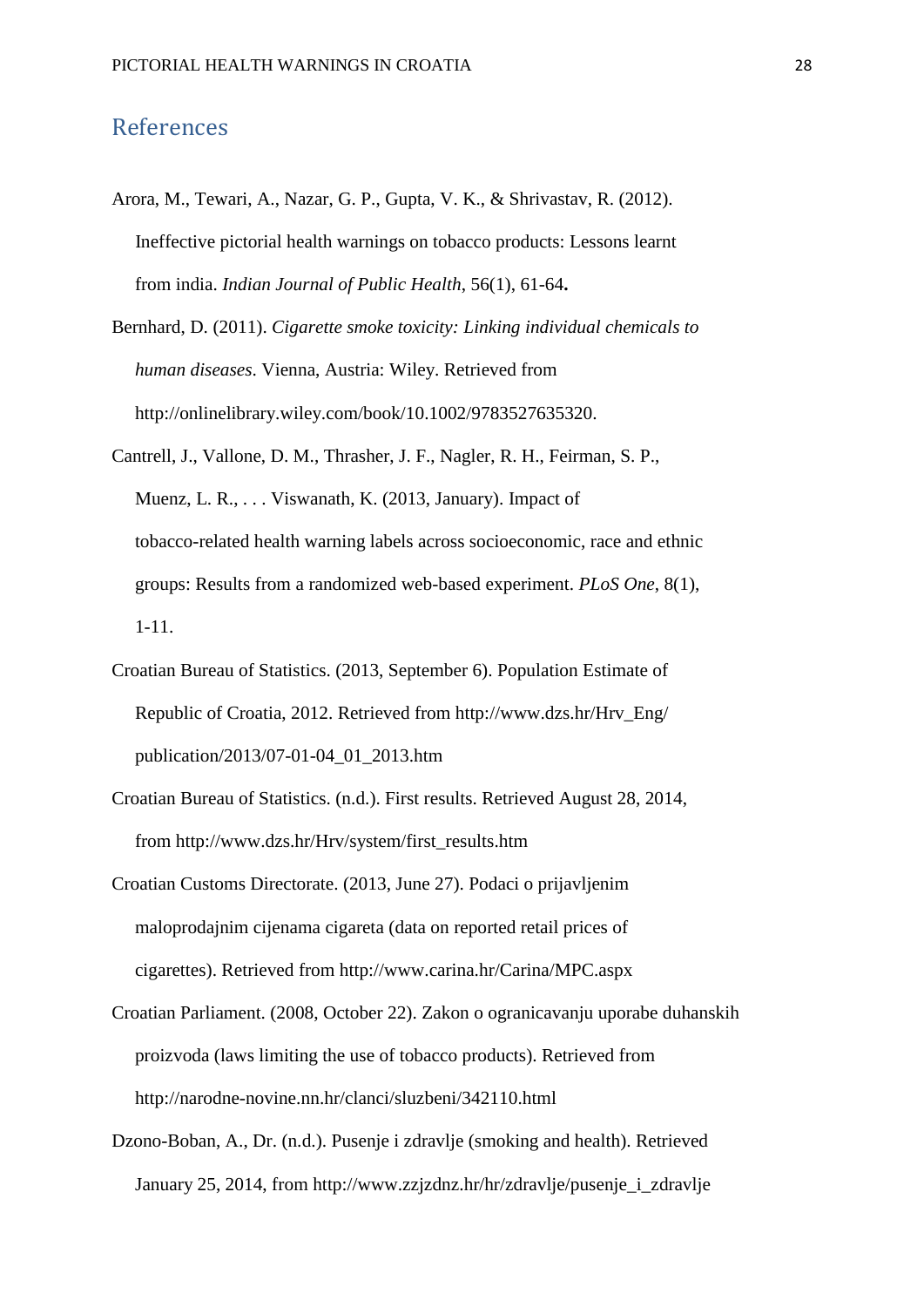- European Commission. (n.d.). Pictorial health warnings. Retrieved August 29, 2014, from Public Health website: http://ec.europa.eu/health/tobacco/law/ pictorial/index\_en.htm
- Gallopel-Morvan, K., Jacques, O., Mathias, W., & Pino, J. M. R. (2012, December). Demarketing tobacco products: The influence of plain packs on smokers and non-smokers perceptions and behavioural intentions. *Journal d'Economie Medicale, 30*(5), 322-331.
- Gazdek, D., & Samardzic, S. (2013, August). Croatian smoke-free law and smoking habits among employees of health care facilities in koprivnica-krizevci county. *Croatian Medical Journal, 54*(4), 407-410.
- Germain, D., Wakefield, M. A., & Durkin, S. J. (2010, April). Adolescents' perceptions of cigarette brand image: Does plain packaging make a difference? *Journal of Adolescent Health, 46*(4), 385-392.
- Haeran, J., & Madhubalan, V. (2012, December). Effects of pictorial product-warnings on low-literate consumers. Journal of Business Research, 65(12), 1674-1682.
- Halton, J. (2013). Reducing the appeal of smoking first experiences with australia's plain tobacco packaging law. Retrieved March 28, 2014, from http://www.who.int/features/2013/australia\_tobacco\_packaging/en/
- Hammond, D., Thrasher, J., Reid, J. L., Driezen, P., Boudreau, C., & Santillan, E. A. (2012, March). Perceived effectiveness of pictorial health warnings among mexican youth and adults: A population-level intervention with potential to reduce tobacco-related inequities*. Cancer Causes & Control*, 23(1), 57-67.

History & economics of tobacco. (n.d.). Retrieved March 21, 2014, from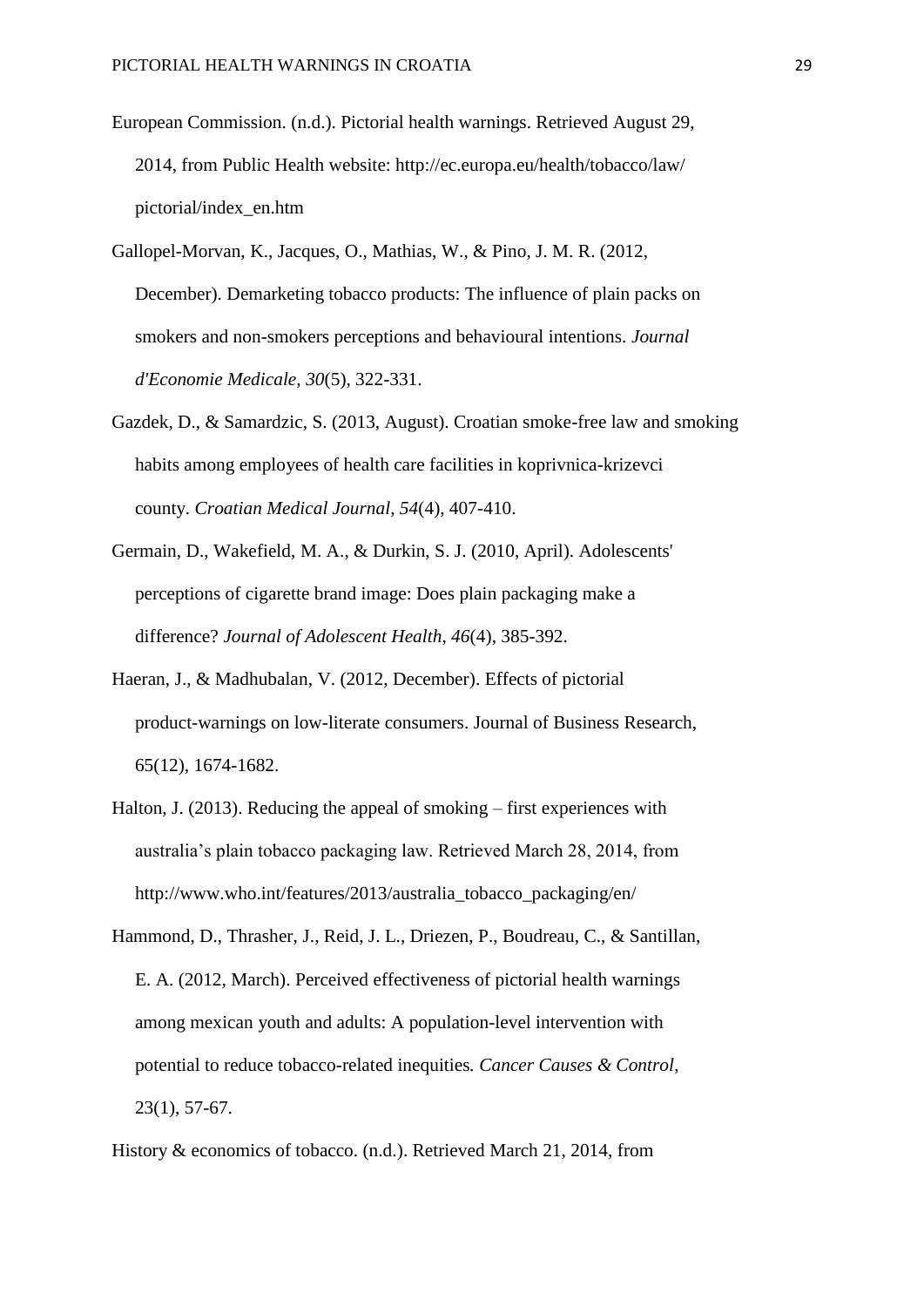http://healthliteracy.worlded.org/docs/tobacco/Unit1/2history\_of.html

- Hoek, J., Wilson, N., Allen, M., Edwards, R., Thomas, G., & Li, J. (2010, November). Lessons from new zealand's introduction of pictorial health warnings on tobacco packaging. *Bulletin of the World Health Organization*, 88(11), 861-866.
- Hofmann, A., & Nell, M. (2012, June). Smoking bans and the secondhand smoking problem: an economic analysis. *The European Journal of Health Economics : HEPAC*, 13(3), 227-236.
- Katalinic, D., & Plestina, S. (2010, December). Cancer epidemic in europe and croatia: Current and future perspectives. *Journal of Public Health, 18*(6), 575-582.
- Kees, J., Burton, S., Andrews, C. J., & Kozup, J. (2010). Understanding how graphic pictorial warnings work on cigarette packaging. *Journal of Public Policy & Marketing*, 29(2), 265-276.
- Mackay, J., Ritthiphakdee, B., & Reddy, S. K. (2013, May 4). Tobacco control in asia. *The Lancet, 381*(9877), 1581-1587.
- Ministry of Health Croatia. (2013, May 31). Svjetski dan nepusenja (World No Tobacco Day). Retrieved from http://www.zdravlje.hr/novosti/ostale\_vijesti/ svjetski\_dan\_nepusenja
- Oswal, K., Pednekar, M., & Gupta, P. (2010, September). Tobacco industry interference for pictorial warnings. *Indian Journal of Cancer*, 47(5), 101-104.
- Reddy, S. K., & Arora, M. (2009, May). Pictorial health warnings are a must for effective tobacco control. *The Indian Journal of Medical Research*, 129(5), 468-471.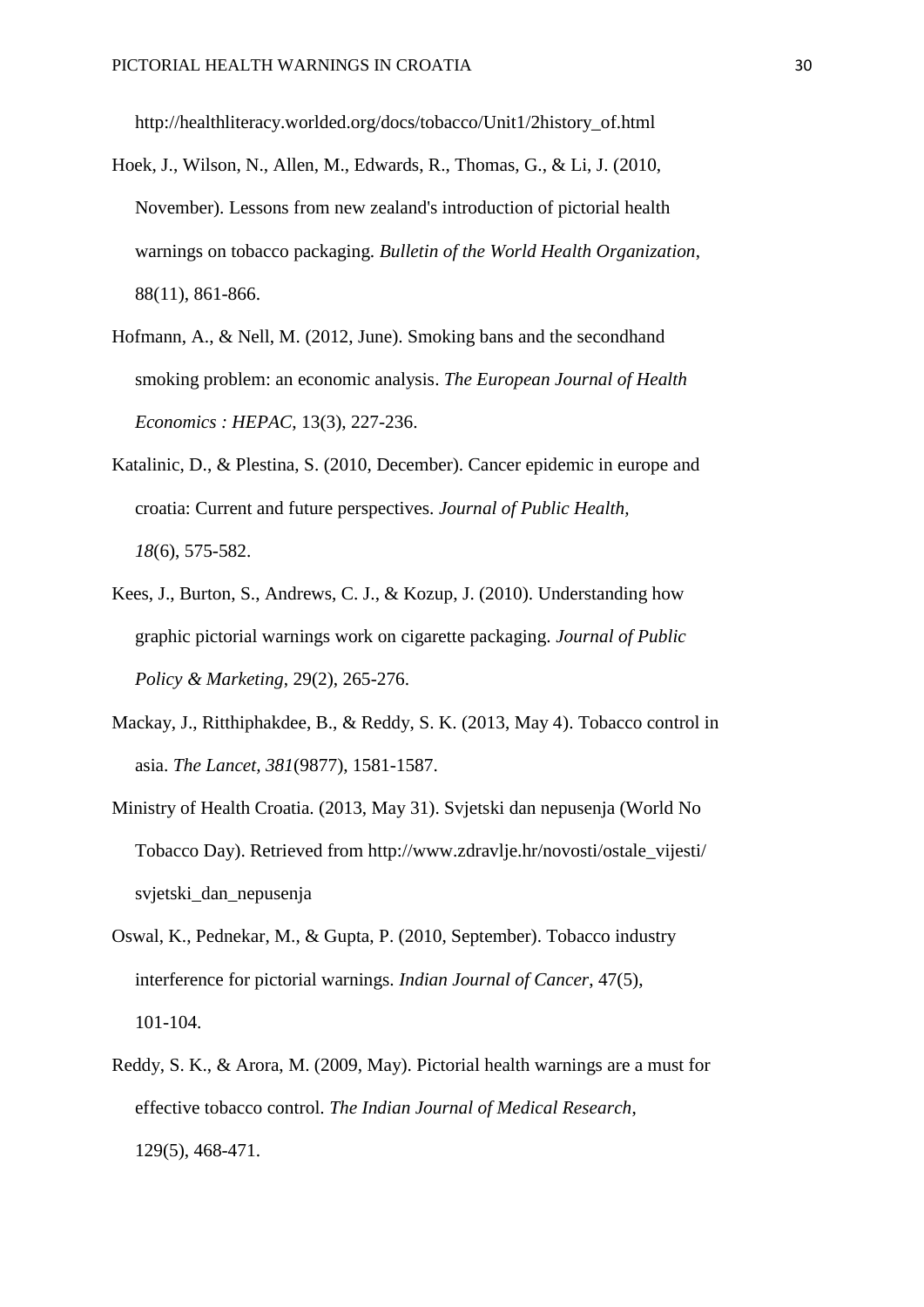- Romer, D., Peters, E., Strasser, A. A., & Lengleben, D. (2013, January). Desire versus efficacy in smokers' paradoxical reactions to pictorial health warnings for cigarettes. *PLoS One*, 8(1), 1-11.
- Schneider, S., Gadinger, M., & Fischer, A. (2011). Does the effect go up in smoke? A randomized controlled trial of pictorial warnings on cigarette packaging. *Patient Education and Counseling,* 86(1), 77-83.
- Stanford research into the impact of tobacco advertising. (n.d.). Retrieved March 19, 2014, from http://tobacco.stanford.edu/tobacco\_main/ subtheme.php?token=fm\_mt003.php
- Volchan, E., David, I. A., Tavares, G., Nascimento, B. M., Oliveira, J. M., Gleiser, S., . . . Oliveira, L. (2013). *Implicit motivational impact of pictorial health warning on cigarette packs*. PLoS One, 8(8), 1-6.
- World Health Organization. (n.d.). WHO FCTC health warnings database. Retrieved August 28, 2014, from http://www.who.int/tobacco/healthwarningsdatabase/en/
- World Health Organization. (2003). *WHO framework convention on tobacco control*. Geneva, Switzerland: WHO Document Production Services.
- World Health Organization Europe. (n.d.). Tobacco/Data and statistics. Retrieved January 25, 2014, from http://www.euro.who.int/en/health-topics/ disease-prevention/tobacco/data-and-statistics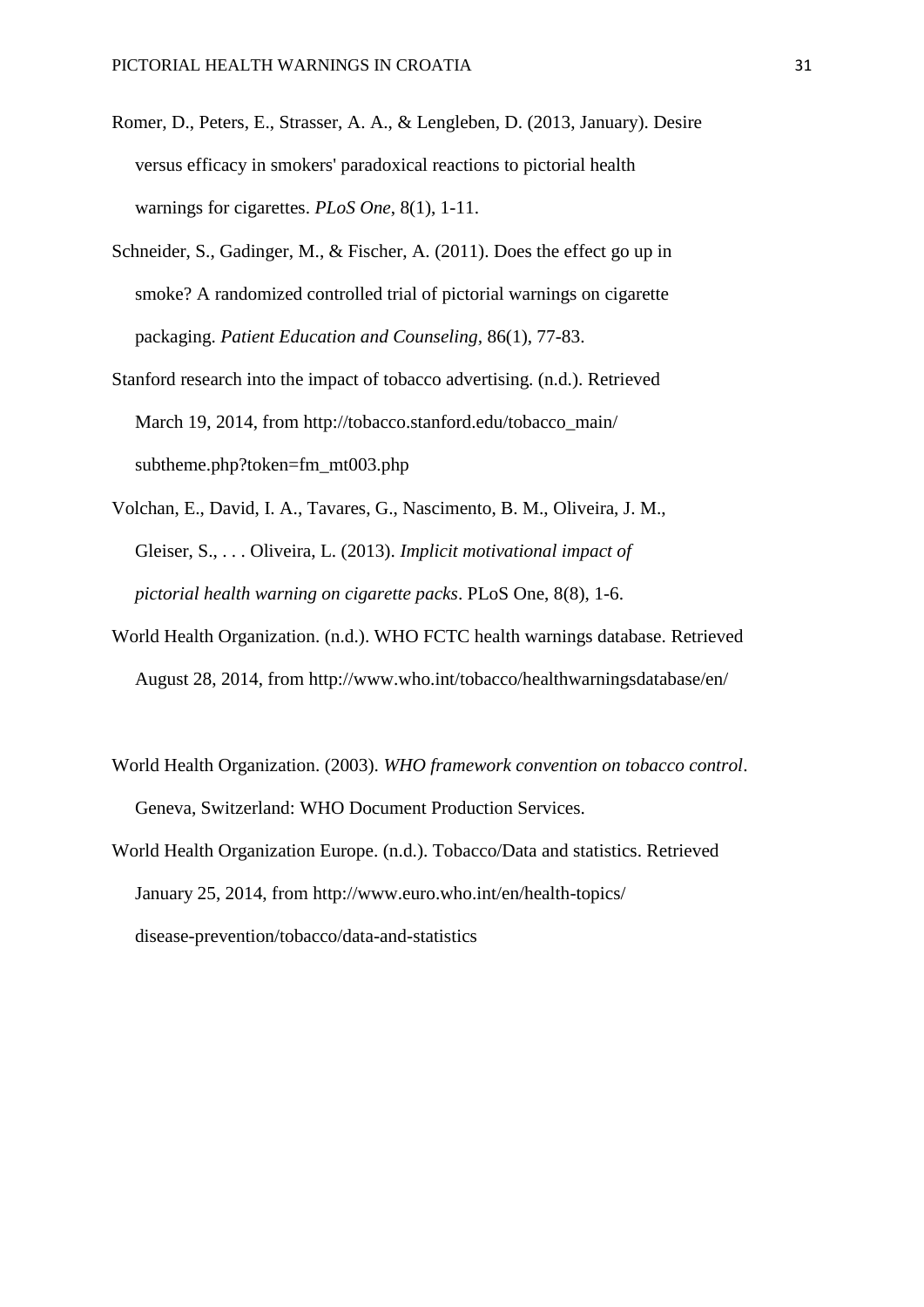## <span id="page-32-0"></span>Appendix

#### <span id="page-32-1"></span>Appendix A

Warning sign: "Smoking kills"

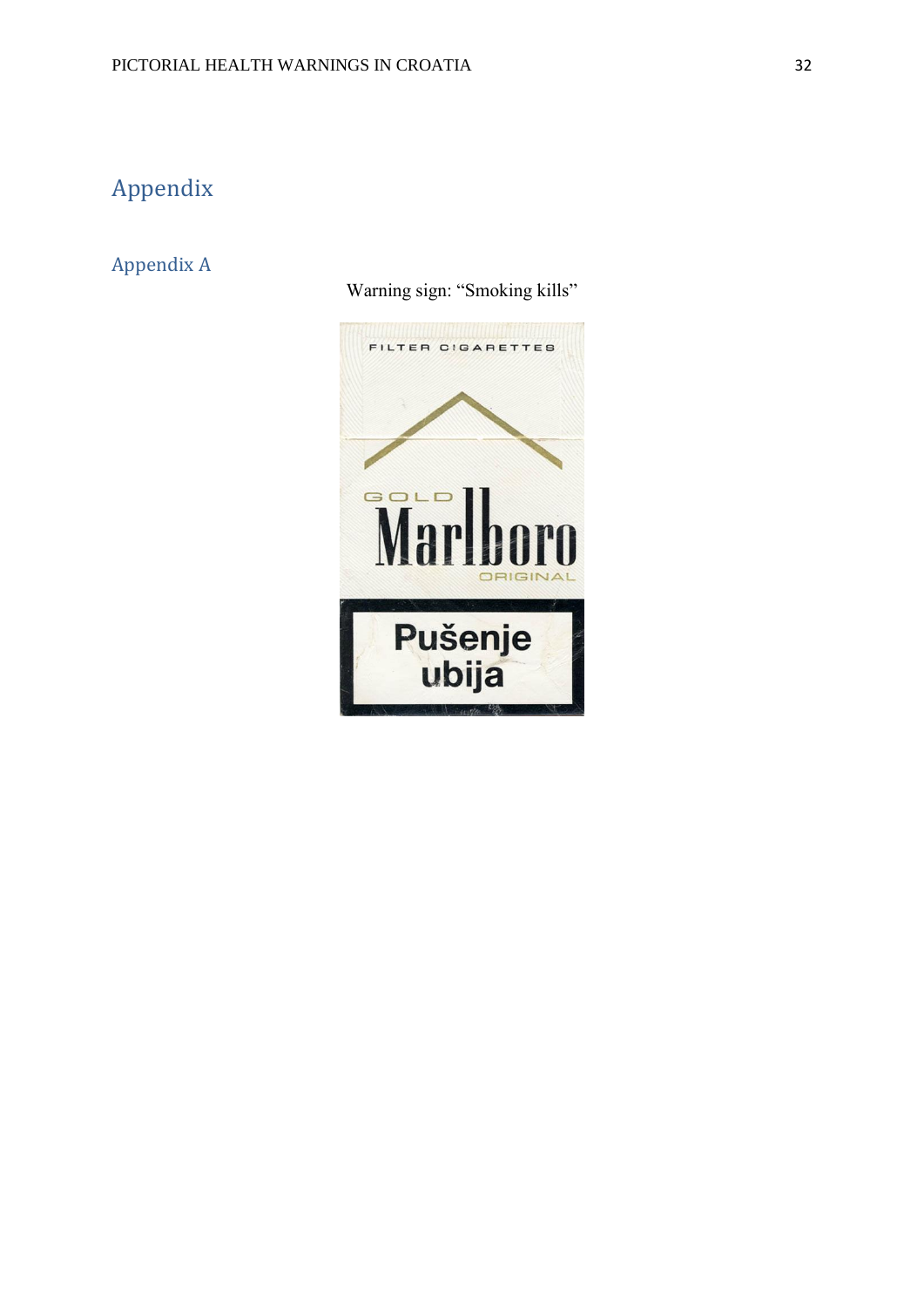## <span id="page-33-0"></span>Appendix B

Warning sign: "Smoking causes ageing of the skin"

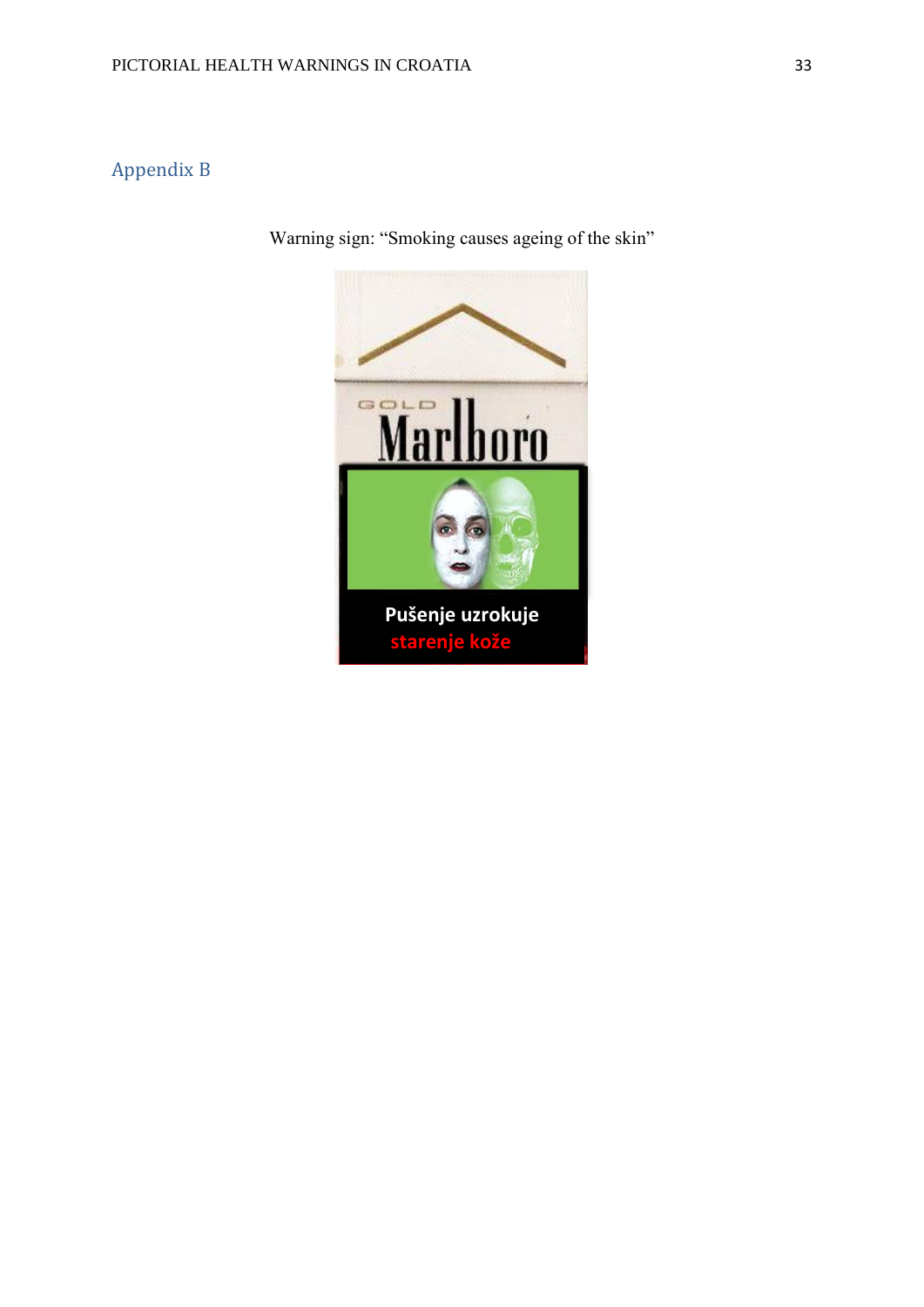<span id="page-34-0"></span>Appendix C

## **Questionnaire**

## **Prerequisite Questions**

| Are you a smoker?                                  |                                                                                                |
|----------------------------------------------------|------------------------------------------------------------------------------------------------|
| $O$ Yes $O$ No                                     |                                                                                                |
| What is your current smoking status?               |                                                                                                |
| ◯ Daily smoker ◯ Weekly smoker ◯ Occasional smoker |                                                                                                |
| What is your age?                                  |                                                                                                |
|                                                    | $\bigcirc$ Less than 18 years old $\bigcirc$ Between the ages 18 and 24 $\bigcirc$ 25 and over |

### **General Questions**

*In the last 12 months have you tried to stop smoking?* 

 $O$  Yes  $O$  No

**If YES did you try to get professional help (doctor or health care provider) in those 12 months?**

**O** Yes O No

#### **Comparative Questions**

**What is the first thing you noticed when shown the picture?**

**O** Brand O Health Warning O Other

**Did the health warning make you think about health concerns?**

 $O$  Yes  $O$  No